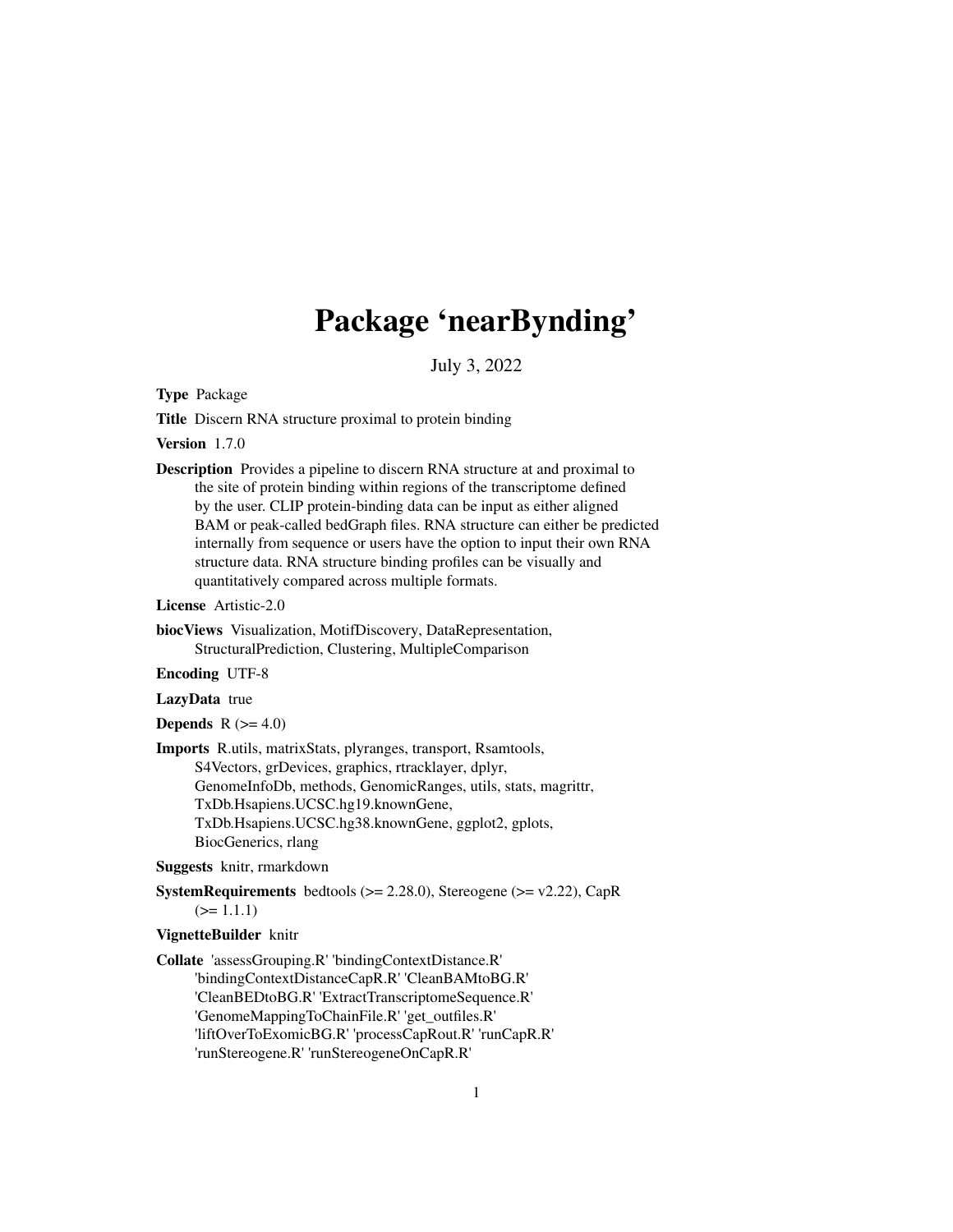# 2 R topics documented:

'visualizeCapRStereogene.R' 'visualizeStereogene.R' 'write\_config.R' 'write\_fasta.R' 'getChainChrSize.R' 'utilities.R' 'symmetryCapR.R' 'symmetryContext.R'

RoxygenNote 7.1.1

git\_url https://git.bioconductor.org/packages/nearBynding

git\_branch master

git\_last\_commit 88b143b

git\_last\_commit\_date 2022-04-26

Date/Publication 2022-07-03

Author Veronica Busa [cre]

Maintainer Veronica Busa <vbusa1@jhmi.edu>

# R topics documented:

**Index** [28](#page-27-0) **28**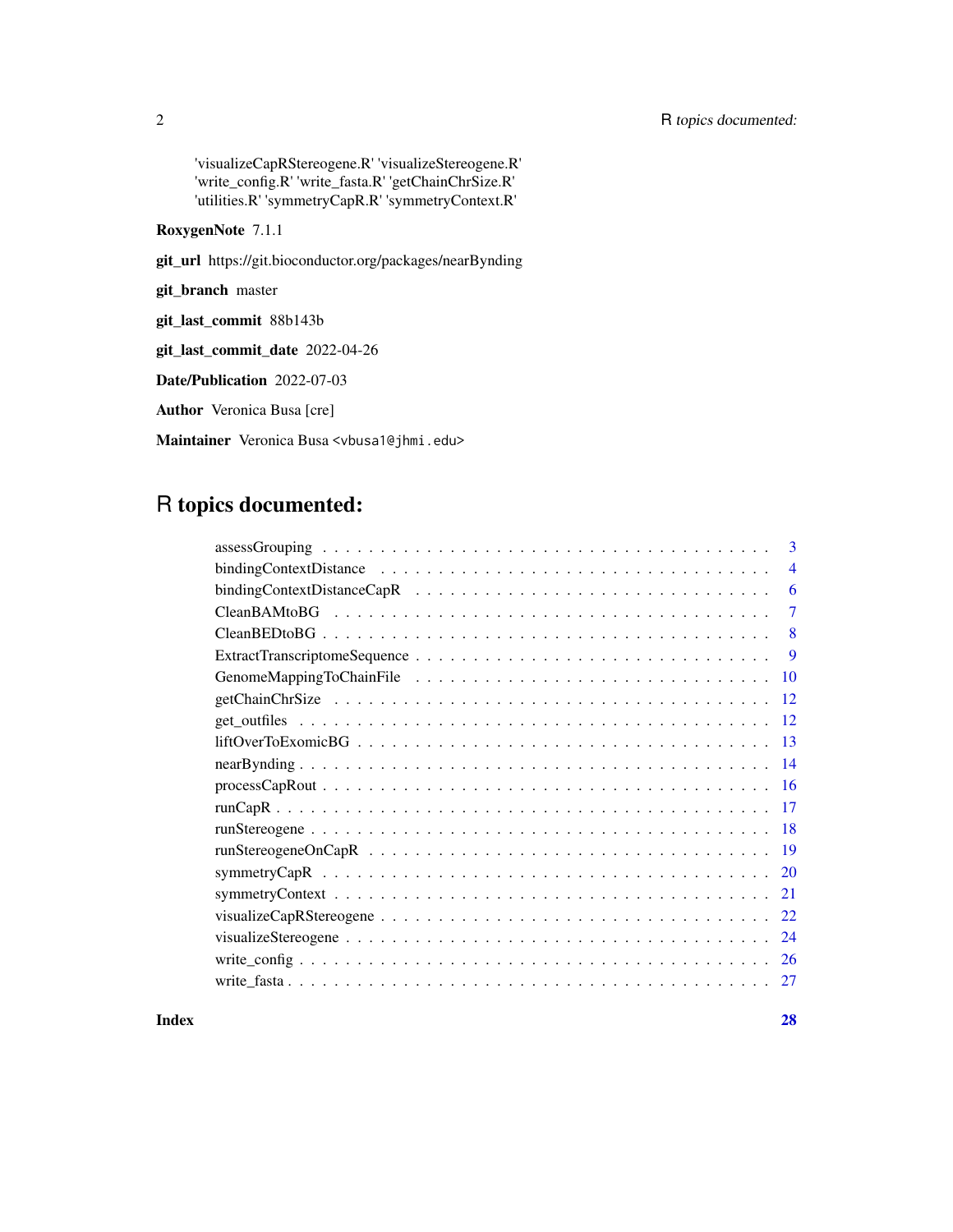# <span id="page-2-0"></span>Description

Assess grouping of samples assigned to the same category relative to random.

# Usage

```
assessGrouping(
 distances,
 annotations,
 measurement = "mean",
 output = "KS.pvalue",
 ctrl_iterations = 10000
)
```
# Arguments

| distances       | Data frame object with at least three columns where the first three columns are<br>sample 1 name, sample 2 name, and the distance between them.                                                                                                                                                                                              |
|-----------------|----------------------------------------------------------------------------------------------------------------------------------------------------------------------------------------------------------------------------------------------------------------------------------------------------------------------------------------------|
| annotations     | Data frame object with at least two columns where the first two columns are<br>sample name and the category of the sample for grouping. Sample names must<br>match sample 1 and sample 2 names in distances data frame.                                                                                                                      |
| measurement     | The measurement for comparison between cases and controls and statistical<br>analysis ("mean", "max", or "min). Default "mean"                                                                                                                                                                                                               |
| output          | A string denoting what information will be returned: either a list of test and con-<br>trol measurement distances ("measurements"), the p-value of the Kolmogorov-<br>Smirnov test comparing test and control distributions ("KS. pvalue"), or a ggplot<br>object plotting the test and control distributions ("plot"). Default "KS. pvalue" |
| ctrl_iterations |                                                                                                                                                                                                                                                                                                                                              |
|                 | The number of iterations to test for the control distribution; an integer. Default<br>10000.                                                                                                                                                                                                                                                 |

#### Value

| $output = "KS.push = "$   |                                                                                                 |
|---------------------------|-------------------------------------------------------------------------------------------------|
|                           | the p-value of the Kolmogorov-Smirnov test comparing test and control distri-<br><b>butions</b> |
|                           | output = "plot" a ggplot object plotting the test and control distributions                     |
| $output = "measurements"$ |                                                                                                 |
|                           | a list or test and control measurement distances                                                |
|                           |                                                                                                 |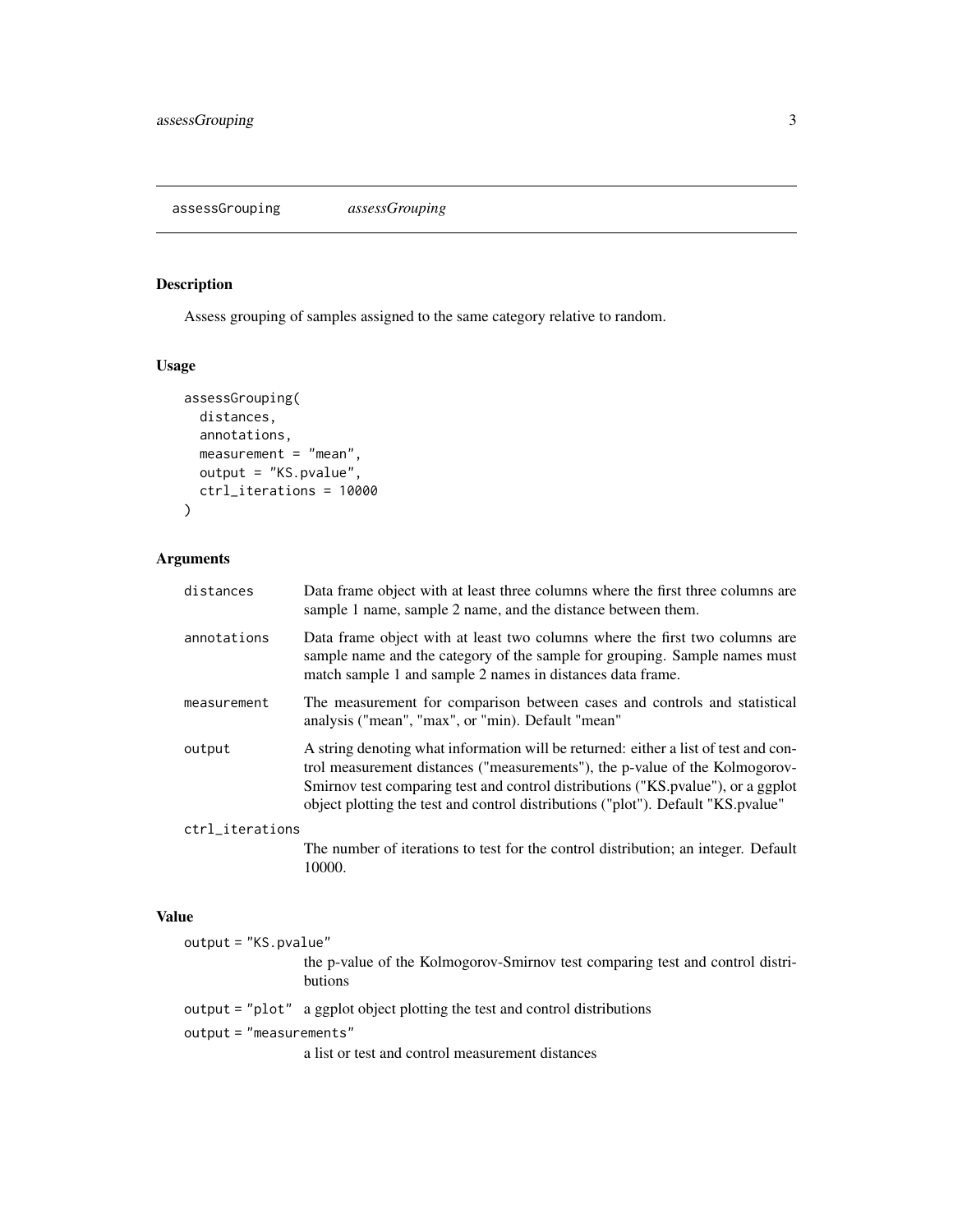# Examples

```
## create random distance data frame
dist<-expand.grid(letters, letters)
dist$distance<-rnorm(nrow(dist))
annot<-data.frame(sample<-letters, category<- rep(1:13, 2))
## get KS p-value
assessGrouping(dist, annot)
## get plot of test vs control distributions
assessGrouping(dist, annot,
               output = "plot")
```
bindingContextDistance

*bindingContextDistance*

#### Description

Calculate the Wasserstein distance between two replicates' or two proteins' binding contexts for CapR-generated RNA contexts.

#### Usage

```
bindingContextDistance(
  dir_stereogene_output = ".",
  RNA_context,
  protein_file,
  protein_file_input = NULL,
  dir_stereogene_output_2 = NULL,
  RNA\_context_2 = NULL,
  protein_file_2 = NULL,
 protein_file_input_2 = NULL,
  range = c(-200, 200))
```
#### Arguments

dir\_stereogene\_output

|                    | Directory of Stereogene output for first protein. Default current directory.                                                                                                                                                         |
|--------------------|--------------------------------------------------------------------------------------------------------------------------------------------------------------------------------------------------------------------------------------|
| RNA_context        | Name of the RNA context file input to Stereogene. File names must exclude<br>extensions such as ".bedGraph". Requred                                                                                                                 |
| protein_file       | A vector of at least one protein file name to be averaged for calculation of dis-<br>tance. File names must exclude extensions such as ".bedGraph". All files in the<br>list should be experimental/biological replicates. Required. |
| protein_file_input |                                                                                                                                                                                                                                      |
|                    | A protein file name of background input to be subtracted from protein_file sig-<br>nal. File name must exclude extension. Only one input file is permitted. Op-<br>tional.                                                           |

<span id="page-3-0"></span>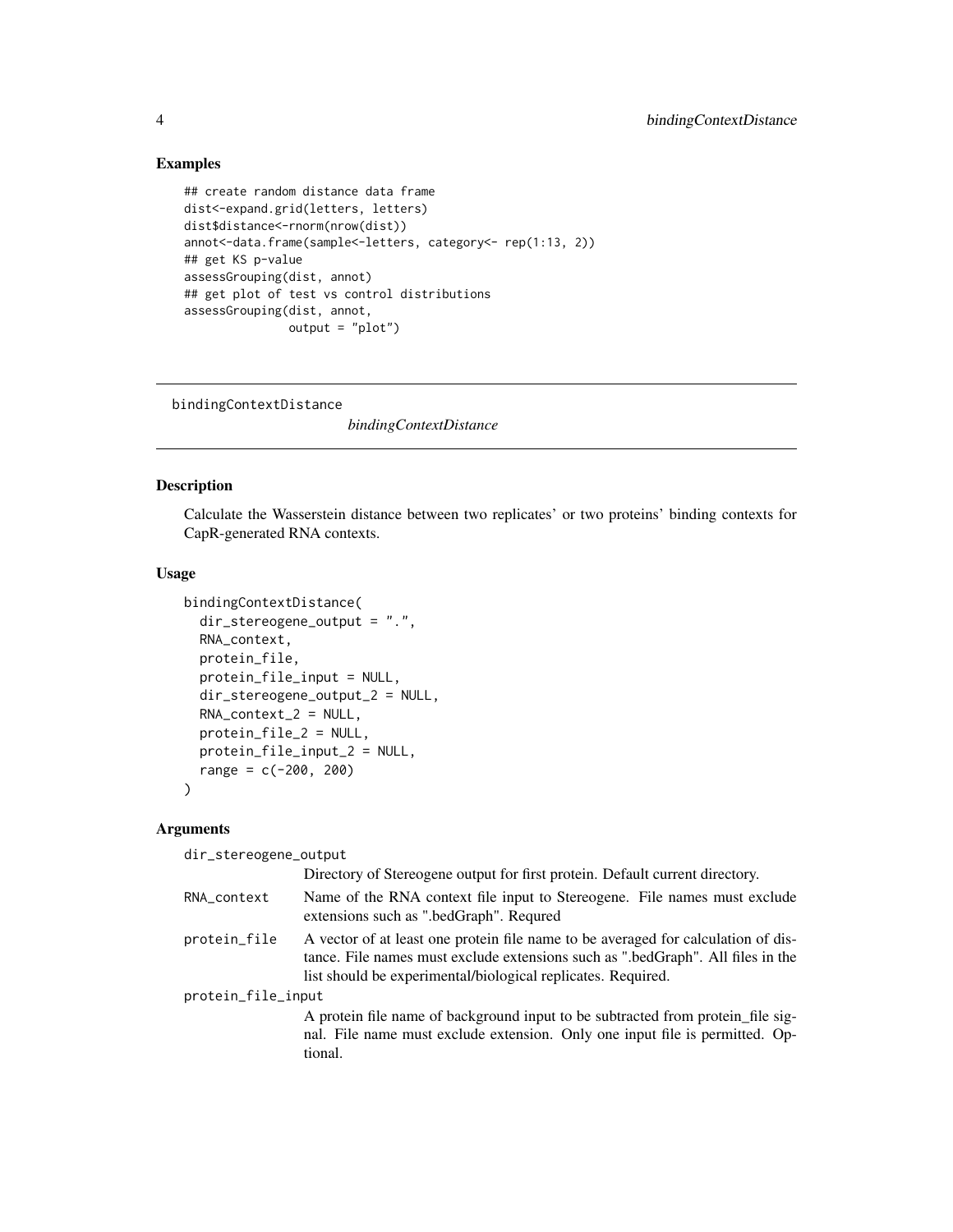|--|

Directory of Stereogene output for second protein. Default dir\_stereogene\_output.

- RNA\_context\_2 Name of the RNA context file input to Stereogene. File names must exclude extensions such as ".bedGraph". Default same as RNA\_context.
- protein\_file\_2 Similar to protein\_file. A second vector of at least one protein file name to be averaged for calculation of distance. File names must exclude extensions such as ".bedGraph". All files in the list should be experimental/biological replicates. Default same as protein\_file
- protein\_file\_input\_2 Similar to protein\_file\_input. A second protein file name of background input to be subtracted from protein\_file\_2 signal. File name must exclude extension. Only one input file is permitted. Optional.
- range A vector of two integers denoting the range upstream and downstream of the center of protein binding to consider in the comparison. Ranges that are too small miss the holistic binding context, while large ranges amplify distal noise in the binding data. Cannot exceed wSize/2 from write\_config. Default c(-200, 200)

#### Value

Wasserstein distance between the two protein file sets provided for the RNA structure context specified, minus the input binding signal if applicable

#### Note

Either RNA\_context\_2 or protein\_file\_2 must be input. Otherwise, the distance would be calculated between the same file and equal 0.

Wasserstein distance calculations are reciprocal, so it does not matter which protein is first or second so long as replicates and input files correspond to one another.

#### Examples

```
## pull example files
get_outfiles()
## distance between stem and hairpin contexts
bindingContextDistance(RNA_context = "chr4and5_3UTR_stem_liftOver",
                       protein_file = "chr4and5_liftOver",
                       RNA_context_2 = "chr4and5_3UTR_hairpin_liftOver")
```

```
## distance between internal and hairpin contexts
bindingContextDistance(RNA_context = "chr4and5_3UTR_internal_liftOver",
                      protein_file = "chr4and5_liftOver",
                      RNA_context_2 = "chr4and5_3UTR_hairpin_liftOver")
```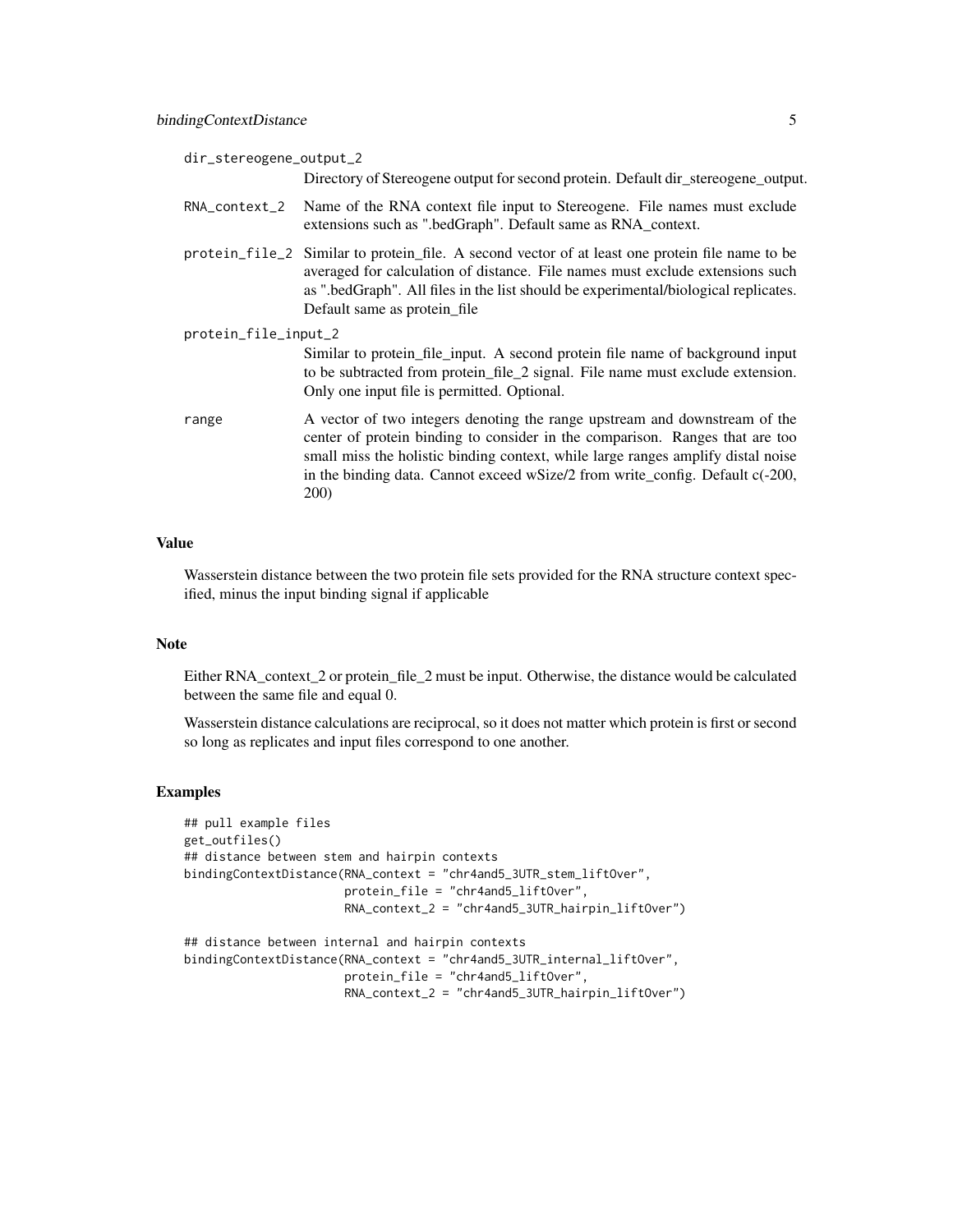<span id="page-5-0"></span>bindingContextDistanceCapR

*bindingContextDistanceCapR*

# Description

Calculate the Wasserstein distance between two replicates' or two proteins' binding contexts.

#### Usage

```
bindingContextDistanceCapR(
 dir_stereogene_output = ".",
 CapR_prefix = ",
 protein_file,
 protein_file_input = NULL,
 dir_stereogene_output_2 = NULL,
 CapR_prefix_2 = ",
 protein_file_2,
 protein_file_input_2 = NULL,
 context = "all",range = c(-200, 200))
```
# Arguments

dir\_stereogene\_output

|                         | Directory of Stereogene output for first protein. Default current directory.                                                                                                                                                                                                         |
|-------------------------|--------------------------------------------------------------------------------------------------------------------------------------------------------------------------------------------------------------------------------------------------------------------------------------|
| CapR_prefix             | The prefix common to CapR output files of protein_file, if applicable. Equiva-<br>lent to output_prefix from runStereogeneOnCapR. Default ""                                                                                                                                         |
| protein_file            | A vector of strings with at least one protein file name to be averaged for calcula-<br>tion of distance. File names must exclude extensions such as ".bedGraph". All<br>files in the list should be experimental/biological replicates. Required.                                    |
| protein_file_input      |                                                                                                                                                                                                                                                                                      |
|                         | A protein file name of background input to be subtracted from protein file sig-<br>nal. File name must exclude extension. Only one input file is permitted. Op-<br>tional.                                                                                                           |
| dir_stereogene_output_2 |                                                                                                                                                                                                                                                                                      |
|                         | Directory of Stereogene output for second protein. Default current directory.                                                                                                                                                                                                        |
| CapR_prefix_2           | The prefix common to CapR output files of protein_file_2, if applicable. Equivalent<br>to output_prefix from r unStereogeneOnCapR. Default ""                                                                                                                                        |
|                         | protein_file_2 Similar to protein_file. A second vector of at least one protein file name to be<br>averaged for calculation of distance. File names must exclude extensions such<br>as ".bedGraph". All files in the list should be experimental/biological replicates.<br>Required. |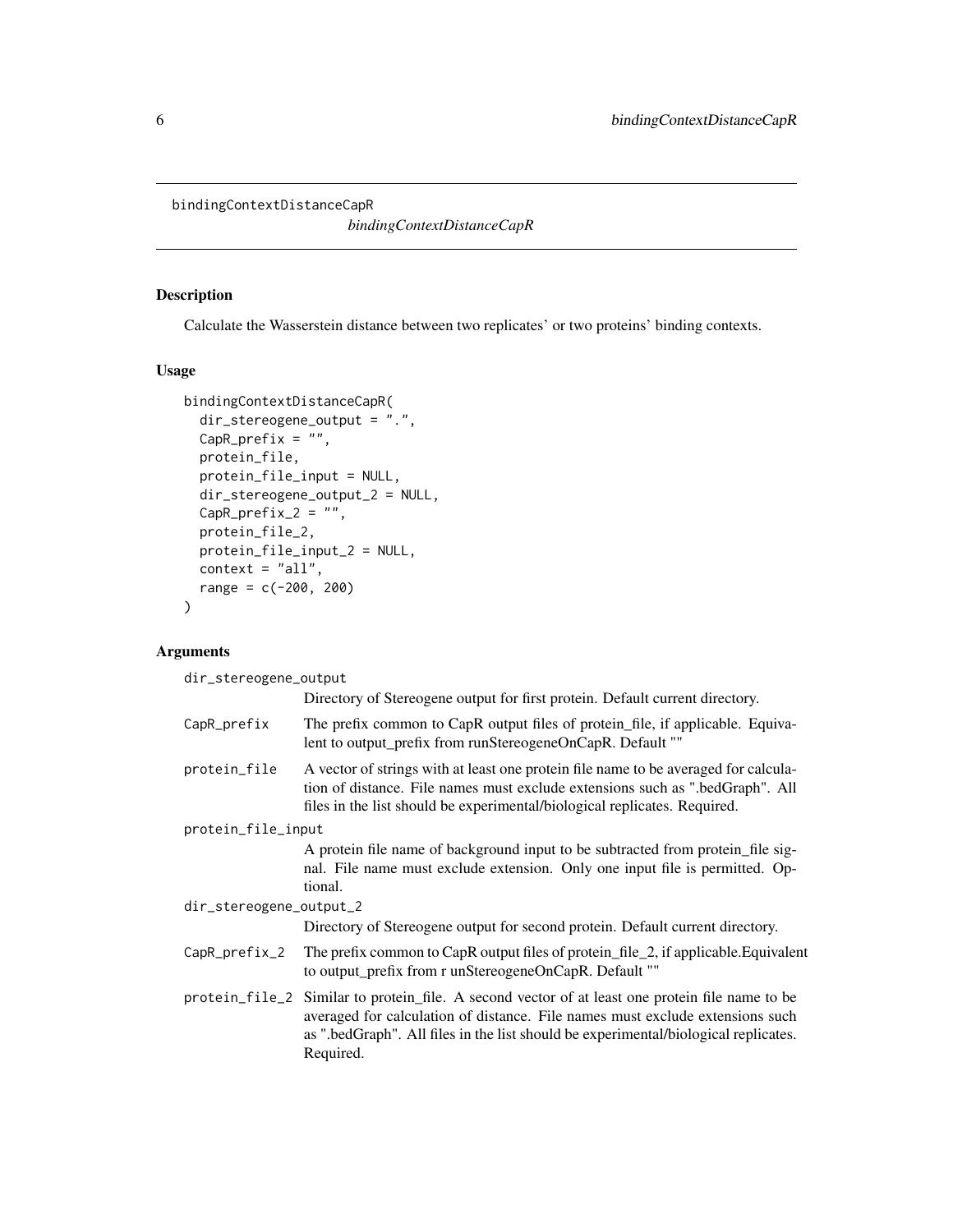<span id="page-6-0"></span>

| protein_file_input_2 |                                                                                                                                                                                                                                                                                                                                                 |
|----------------------|-------------------------------------------------------------------------------------------------------------------------------------------------------------------------------------------------------------------------------------------------------------------------------------------------------------------------------------------------|
|                      | Similar to protein file input. A second protein file name of background input<br>to be subtracted from protein_file_2 signal. File name must exclude extension.<br>Only one input file is permitted. Optional.                                                                                                                                  |
| context              | The RNA structure context being compared for the two protein file sets. Accept-<br>able contexts include "all", which sums the distance of all six contexts, or any of<br>the contexts individually ("bulge", "hairpin", "stem", "exterior", "multibranch",<br>or "internal"). Default "all"                                                    |
| range                | A vector of two integers denoting the range upstream and downstream of the<br>center of protein binding to consider in the comparison. Ranges that are too<br>small miss the holistic binding context, while large ranges amplify distal noise<br>in the binding data. Cannot exceed wSize/2 from write_config. Default c(-200,<br><b>200</b> ) |

Wasserstein distance between the two protein file sets provided for the RNA structure context specified, minus the input binding signal if applicable

#### Note

Wasserstein distance calculations are reciprocal, so it does not matter which protein is first or second so long as replicates and input files correspond to one another.

# Examples

## load example StereoGene output get\_outfiles()

```
## This boring example compares a protein's binding with itself for all
## contexts, therefore the distance is 0
bindingContextDistanceCapR(CapR_prefix = "chr4and5_3UTR",
                          protein_file = "chr4and5_liftOver",
                          CapR_prefix_2 = "chr4and5_3UTR",protein_file_2 = "chr4and5_liftOver")
```
CleanBAMtoBG *CleanBAMtoBG*

# Description

Writes a script to convert a BAM file to a clean bedGraph file.

# Usage

```
CleanBAMtoBG(in_bam, out_bedGraph = NA, unwanted_chromosomes = NULL)
```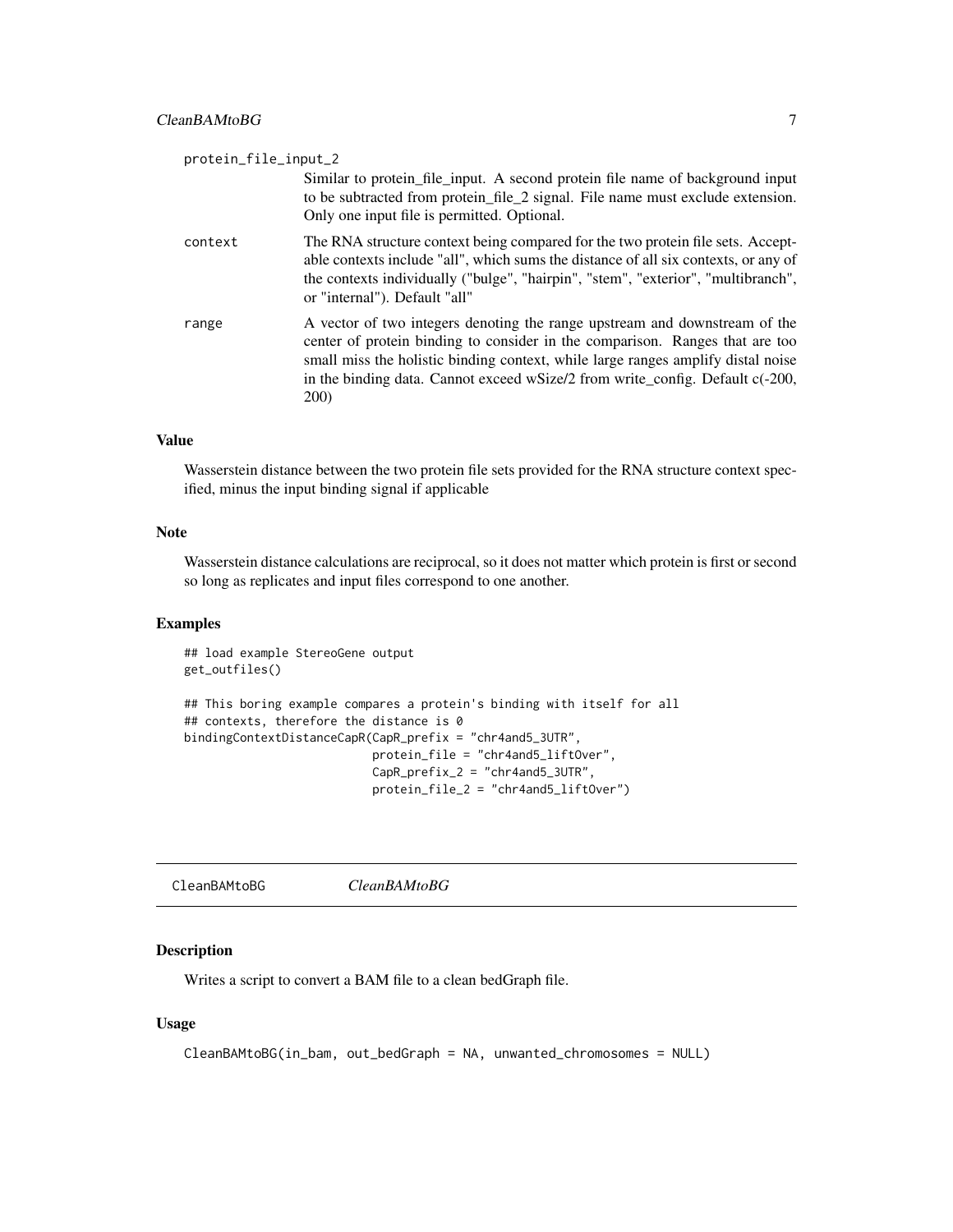# <span id="page-7-0"></span>Arguments

| in bam               | Name of sorted BAM file to be converted to a bedGraph file. Required.                  |
|----------------------|----------------------------------------------------------------------------------------|
| out_bedGraph         | Name of bedGraph output file, including full directory path. Default in bam<br>prefix. |
| unwanted chromosomes |                                                                                        |
|                      | A vector of unwanted chromosomes that are present in the BAM file.                     |

#### Value

deposits bedGraph from BAM in same directory

#### Examples

```
bam <- system.file("extdata/chr4and5.bam", package="nearBynding")
#sort BAM first
sorted_bam<-Rsamtools::sortBam(bam, "chr4and5_sorted")
CleanBAMtoBG(in_bam = sorted_bam)
```

```
## If BAM has unwanted chromosome "EBV"
## this file is from ENCODE database
CleanBAMtoBG(in_bam = "ENCFF288LEG.bam",
             unwanted_chromosomes = "EBV")
```
#### Description

Writes a script to convert a BED file to a clean bedGraph file.

#### Usage

```
CleanBEDtoBG(
  in_bed,
  out_bedGraph = NA,
  unwanted_chromosomes = NULL,
  alignment = "hg19"
)
```

| in bed       | Name of sorted BAM file to be converted to a bedGraph file. Required.                            |
|--------------|--------------------------------------------------------------------------------------------------|
| out_bedGraph | Name of bedGraph output file, including full directory path; a string. Default<br>in bam prefix. |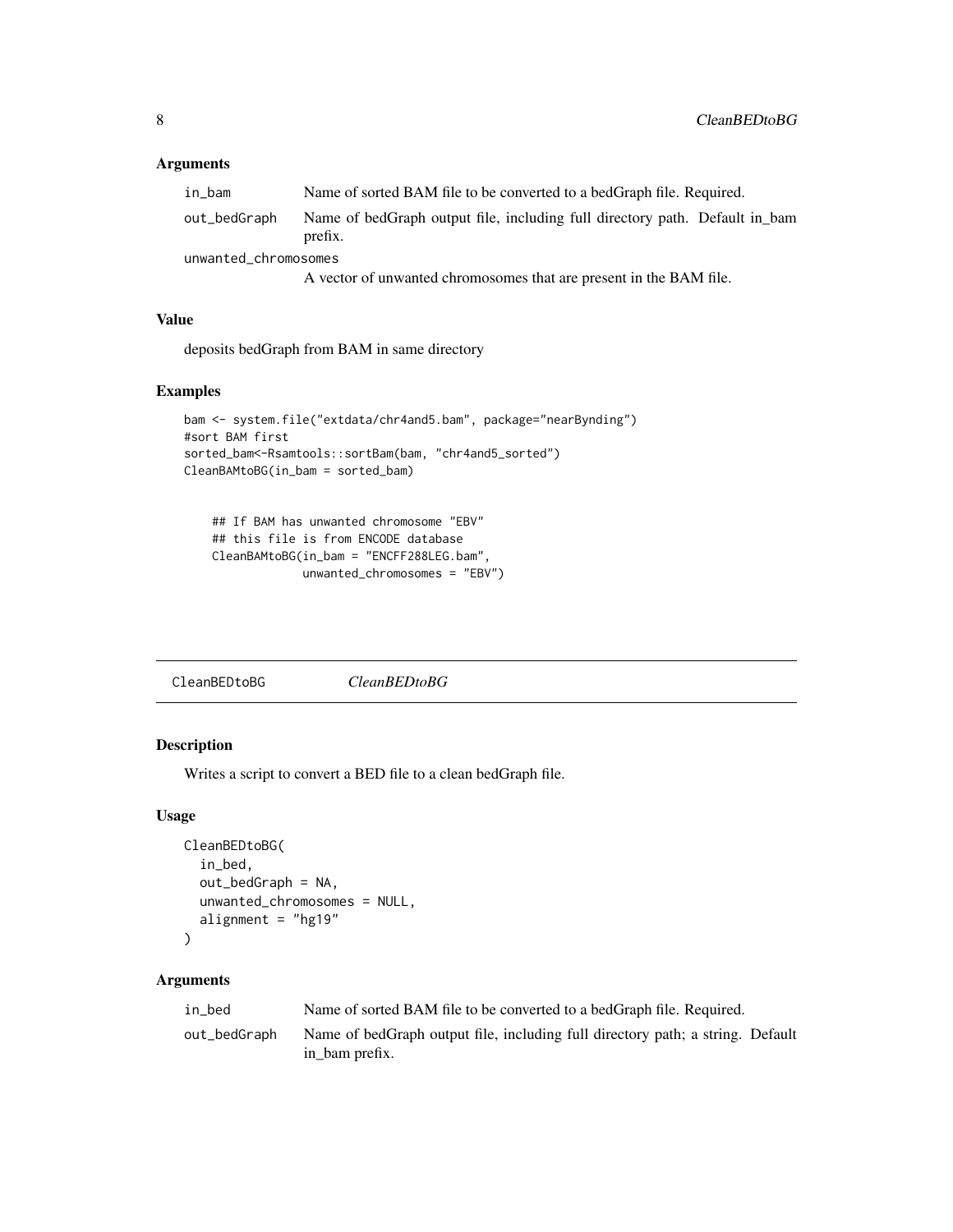<span id="page-8-0"></span>unwanted\_chromosomes

|           | A vector of unwanted chromosomes that are present in the BAM file.       |
|-----------|--------------------------------------------------------------------------|
| alignment | The human genome alignment used, either "hg19" or "hg38". Default "hg19" |

#### Value

deposits bedGraph from BED in same directory

#### Examples

```
bam <- system.file("extdata/chr4and5.bam", package="nearBynding")
out_bed <- "bamto.bed"
## convert BAM to BED
if(suppressWarnings(system2("bedtools", "--version",
stdout = NULL, stderr = NULL)) == 0}{
    system2("bedtools", paste0("bamtobed -i ", bam, " > ", out_bed))
}
CleanBEDtoBG(in_bed = out_bed,
    alignment = "hg38")
```
ExtractTranscriptomeSequence

*ExtractTranscriptomeSequence*

#### Description

Writes a FASTA file of transcript sequences from a list of transcripts.

#### Usage

```
ExtractTranscriptomeSequence(
  transcript_list,
  ref_genome,
  genome_gtf,
  RNA_fragment = "exon",
  exome_prefix = "exome"
)
```

```
transcript_list
                 A vector of transcript names that represent the most expressed isoform of their
                 respective genes and correspond to GTF annotation names. Required
ref_genome The name of the reference genome FASTA from which exome sequences will
                 be derived; a string. Required
```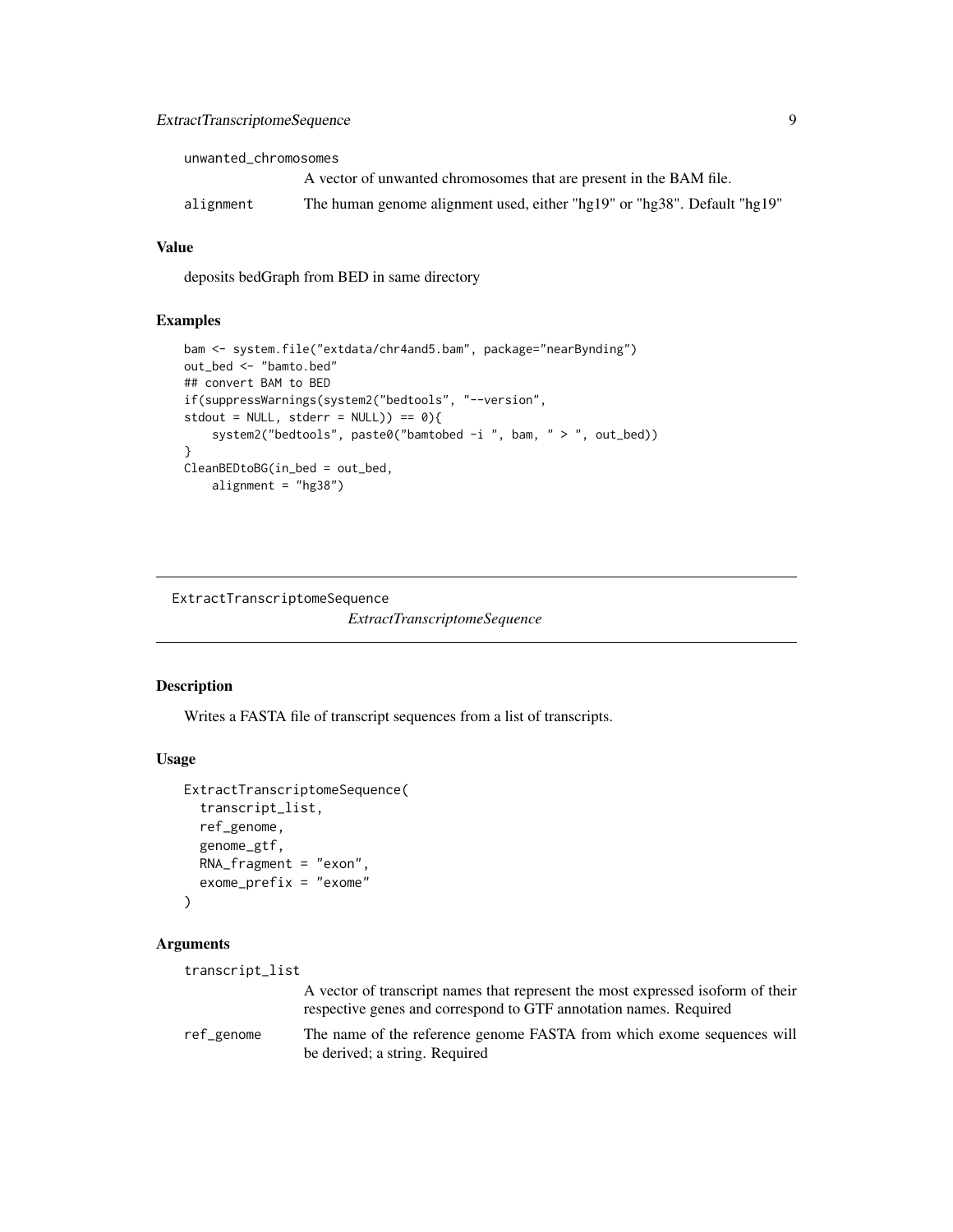<span id="page-9-0"></span>

| genome_gtf   | The name of the GTF/GFF file that contains all exome annotations; a string.                                                                                                                                        |
|--------------|--------------------------------------------------------------------------------------------------------------------------------------------------------------------------------------------------------------------|
|              | Coordinates must match the file input for the ref_genome parameter. Required                                                                                                                                       |
| RNA_fragment | A string of RNA component of interest. Options depend on the gtf file but often<br>include "gene", "transcript", "exon", "CDS", "five_prime_utr", and/or "three_prime_utr".<br>Default "exon" for the whole exome. |
| exome_prefix | A string to add to the prefix for all output files. Default "exome"                                                                                                                                                |

writes FASTA file of transcriptome sequences into directory

#### Note

transcript\_list, genome\_gtf, and RNA\_fragment arguments should be the same as GenomeMappingToChainFile function arguments

# Examples

```
## load transcript list
load(system.file("extdata/transcript_list.Rda", package="nearBynding"))
##get GTF file
gtf<-system.file("extdata/Homo_sapiens.GRCh38.chr4&5.gtf",
                 package="nearBynding")
ExtractTranscriptomeSequence(transcript_list = transcript_list,
             ref_genome = "Homo_sapiens.GRCh38.dna.primary_assembly.fa",
             genome_gtf = gtf,
             RNA_fragment = "three_prime_utr",
             exome_prefix = "chr4and5_3UTR")
```
GenomeMappingToChainFile

*GenomeMappingToChainFile*

#### Description

Writes a chain file mapped from a genome annotation file.

#### Usage

```
GenomeMappingToChainFile(
  genome_gtf,
  out_chain_name,
 RNA_fragment = "exon",
  transcript_list,
  chrom_suffix = "exome",
  verbose = FALSE,
```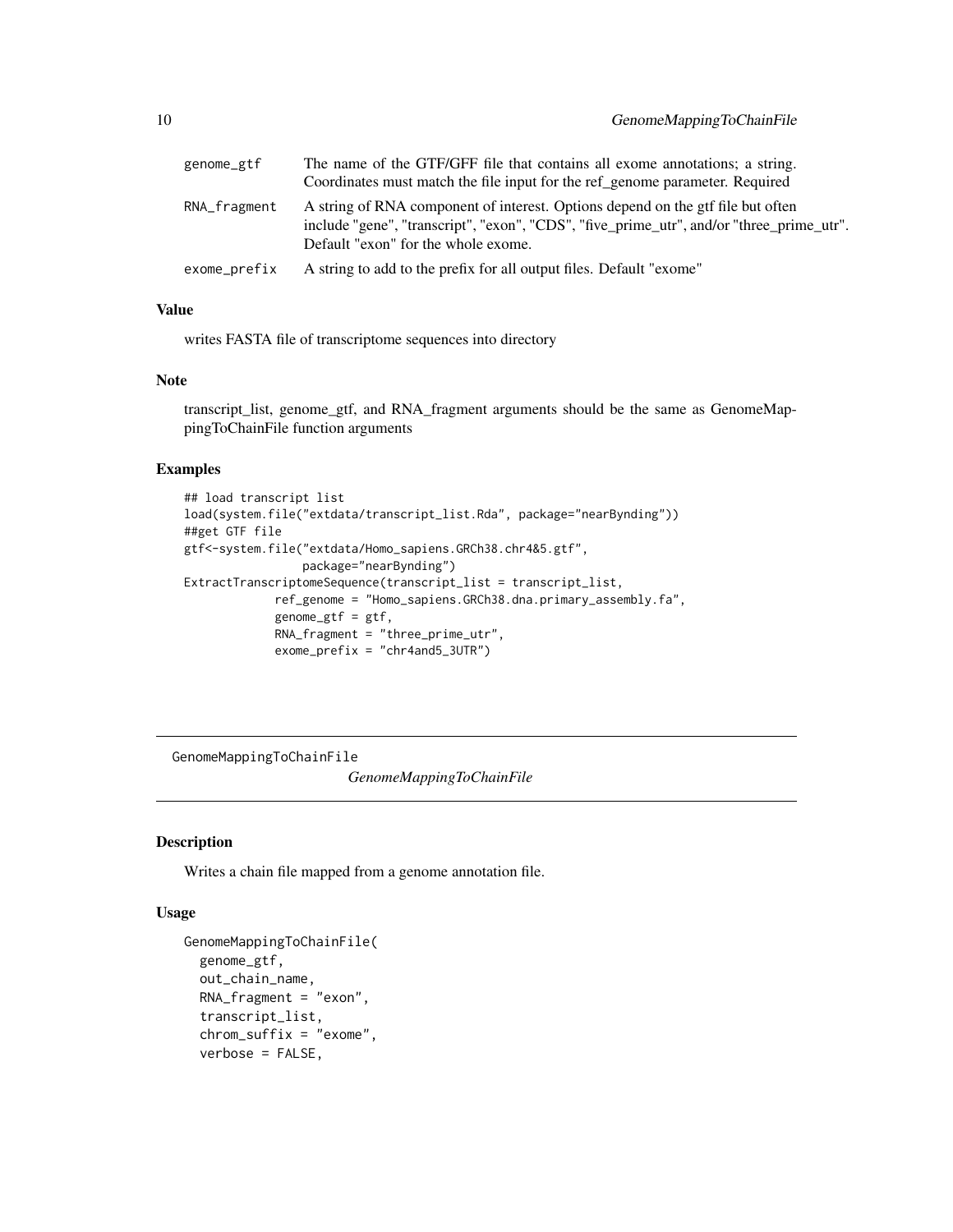```
alignment = "hg19",check_overwrite = FALSE
\mathcal{L}
```
# Arguments

| genome_gtf      | The name of the GTF/GFF file that will be converted to an exome chain file.<br>Required                                                                                                                |
|-----------------|--------------------------------------------------------------------------------------------------------------------------------------------------------------------------------------------------------|
|                 | out_chain_name The name of the chain file to be created. Required                                                                                                                                      |
| RNA_fragment    | RNA component of interest. Options depend on the gtf file but often include<br>"gene", "transcript", "exon", "CDS", "five_prime_utr", and/or "three_prime_utr".<br>Default "exon" for the whole exome. |
| transcript_list |                                                                                                                                                                                                        |
|                 | A vector of transcript names that represent the most expressed isoform of their<br>respective genes and correspond to gtf annotation names. Isoforms cannot over-<br>lap. Required                     |
| chrom_suffix    | The suffix to be appended to all chromosome names created in the chain file.<br>Default "exome"                                                                                                        |
| verbose         | Output updates while the function is running. Default FALSE                                                                                                                                            |
| alignment       | The human genome alignment used, either "hg19" or "hg38". Default "hg19"                                                                                                                               |
| check_overwrite |                                                                                                                                                                                                        |
|                 | Check for file wth the same out_chain_name before writing new file. Default<br>FALSE.                                                                                                                  |

# Value

writes a chain file into directory

# Examples

```
## load transcript list
load(system.file("extdata/transcript_list.Rda", package="nearBynding"))
## get GTF file
gtf<-system.file("extdata/Homo_sapiens.GRCh38.chr4&5.gtf",
                package="nearBynding")
```

```
GenomeMappingToChainFile(genome_gtf = gtf,
                       out_chain_name = "test.chain",
                       RNA_fragment = "three_prime_utr",
                        transcript_list = transcript_list,
                        alignment = "hg38")
```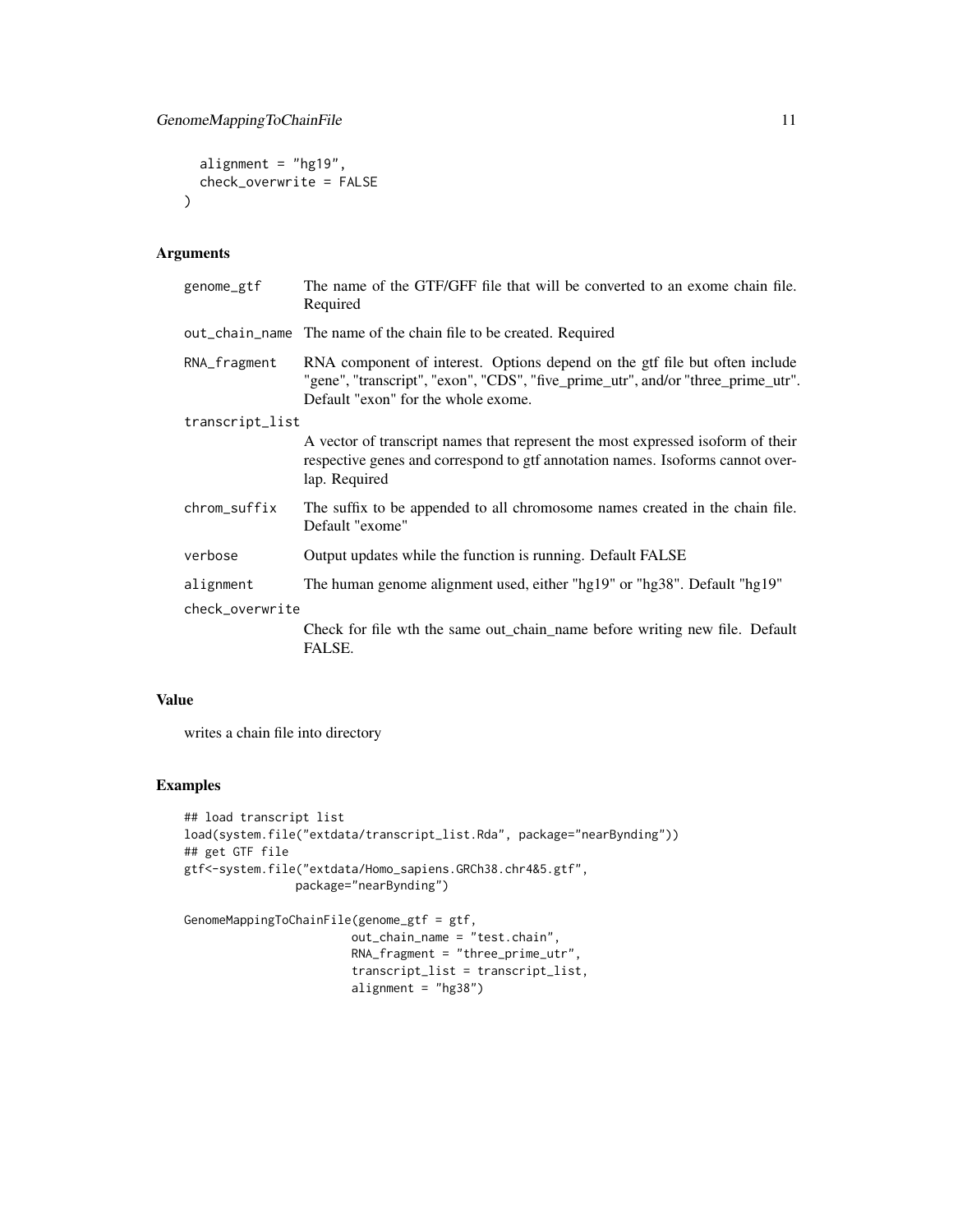<span id="page-11-0"></span>getChainChrSize *getChainChrSize*

#### Description

Output a table of mapped chromosome names and lengths from a chain file.

#### Usage

```
getChainChrSize(chain, out_chr)
```
#### Arguments

| chain   | The name of the chain file for which chromosome sizes should be determined<br>and output; a string. Required. |
|---------|---------------------------------------------------------------------------------------------------------------|
| out chr | Name of the chromosome names and lengths table file; a string. Required.                                      |

#### Value

writes a two-column tab-delineated file without a header containing chromosome names and lengths for a given chain file

# Examples

```
## first, make the chain file
load(system.file("extdata/transcript_list.Rda", package="nearBynding"))
gtf<-system.file("extdata/Homo_sapiens.GRCh38.chr4&5.gtf",
                package="nearBynding")
GenomeMappingToChainFile(genome_gtf = gtf,
                        out_chain_name = "test.chain",
                        RNA\_fragment = "three\_prime\_utr"transcript_list = transcript_list,
                        alignment = "hg38")
getChainChrSize(chain = "test.chain",
```

```
out_chr = "chr4and5_3UTR.size")
```
get\_outfiles *get\_outfiles*

#### Description

Copy files necessary to complete the vignette onto the local machine in cases where Stereogene, CapR, or bedtools are not available.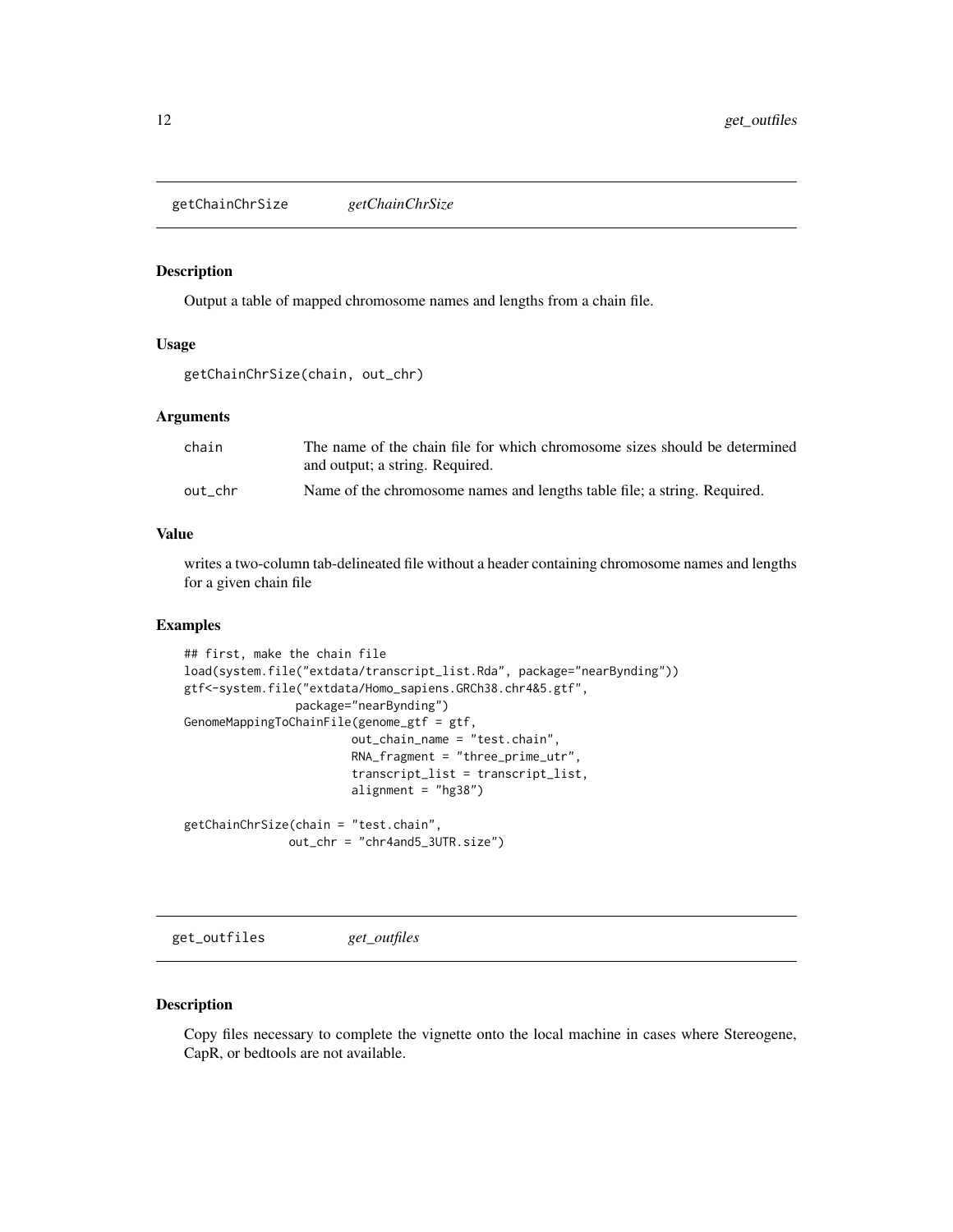# <span id="page-12-0"></span>liftOverToExomicBG 13

# Usage

get\_outfiles(dir = ".")

# Arguments

dir Directory into which files ought to be stored. Default current work directory.

# Value

deposits six \*.dist StereoGene output files into the selected directory

# Examples

```
## pull example StereoGene output files
get_outfiles()
```
liftOverToExomicBG *liftOverToExomicBG*

# Description

Lifts features such as CLIP-seq reads or RNA structure annotations from genome to transcriptome.

#### Usage

liftOverToExomicBG(input, chain, chrom\_size, output\_bg, format = "bedGraph")

# Arguments

| input      | A single input file name or a vector of input file names in the format of c(forward_reads,<br>reverse <sub>rreads</sub> ) for strand-separated alignments. Files must be BED or bedGraph<br>format. Required |
|------------|--------------------------------------------------------------------------------------------------------------------------------------------------------------------------------------------------------------|
| chain      | The name of the chain file to be used for liftOver. Format should be like chain<br>files derived from getChainChrSize function. Required                                                                     |
| chrom_size | Name of chromosome size file. File must be in two-column format without a<br>header where first column is chromosome name and second column is chromo-<br>some length, as from liftOverToExomicBG. Required. |
| output_bg  | The name of the lifted-over output bedGraph file. Required.                                                                                                                                                  |
| format     | File type of input file(s). Recommended "BED" or "bedGraph". Default "bed-<br>Graph"                                                                                                                         |

# Value

writes lifted-over bedGraph file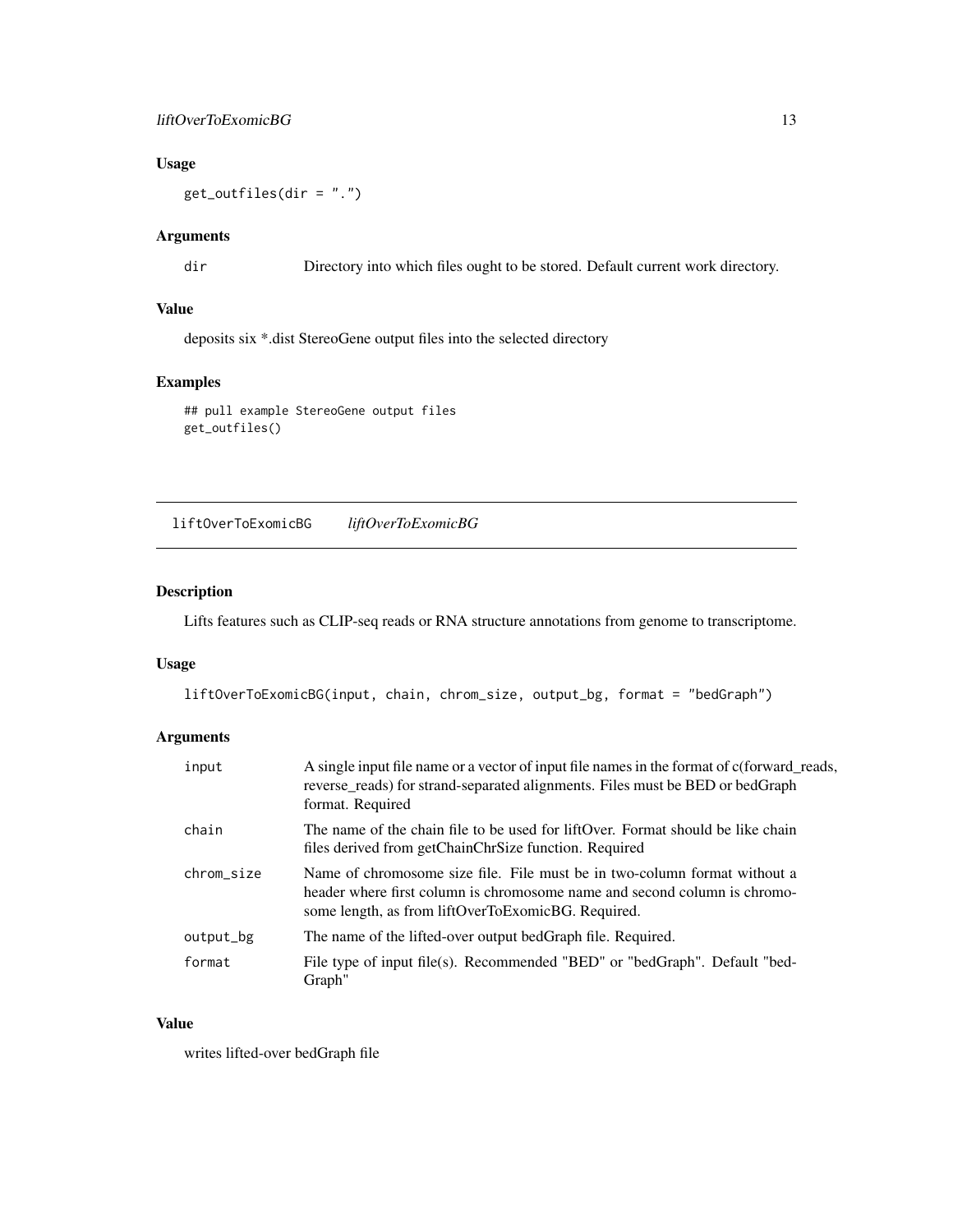#### Examples

```
## first, get chain file
load(system.file("extdata/transcript_list.Rda", package="nearBynding"))
gtf<-system.file("extdata/Homo_sapiens.GRCh38.chr4&5.gtf",
                package="nearBynding")
GenomeMappingToChainFile(genome_gtf = gtf,
                        out_chain_name = "test.chain",
                        RNA_fragment = "three_prime_utr",
                        transcript_list = transcript_list,
                        alignment = "hg38")
## and chain file chromosome sizes
getChainChrSize(chain = "test.chain",
              out_chr = "chr4and5_3UTR.size")
## get bedGraph file
chr4and5_sorted.bedGraph<-system.file("extdata/chr4and5_sorted.bedGraph",
                                     package="nearBynding")
liftOverToExomicBG(input = chr4and5_sorted.bedGraph,
                  chain = "test.chain",
                  chrom_size = "chr4and5_3UTR.size",
                  output_bg = "chr4and5_liftOver.bedGraph")
```
nearBynding *Discern RNA structure proximal to protein binding*

#### Description

nearBynding is a package designed to discern annotated RNA structures at and proximal to the site of protein binding. It allows users to annotate RNA structure contexts via CapR or input their own annotations in BED/bedGraph format and it accomodates protein binding information from CLIP-seq experiments as either aligned CLIP-seq reads or peak-called intervals.

#### Details

| Package:  | nearBynding                          |
|-----------|--------------------------------------|
| Type:     | Package                              |
| Title:    | nearBynding package                  |
| Version:  | 1.3.3                                |
| Date:     | June 1, 2021 <sup>.</sup>            |
| License:  | Artistic-2.0                         |
| LazyLoad: | yes                                  |
| URL:      | http://github.com/vbusa1/nearBynding |

<span id="page-13-0"></span>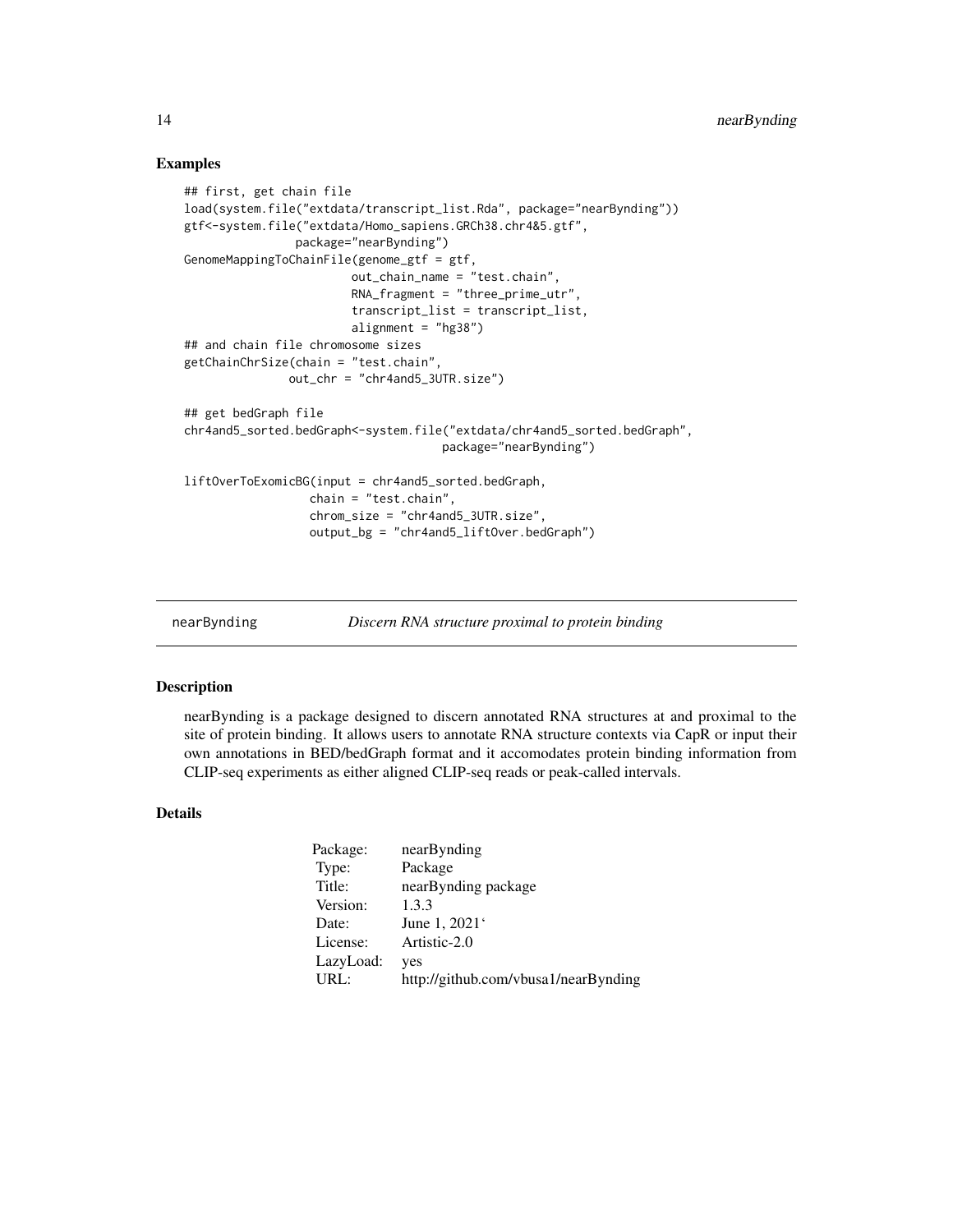# nearBynding 15

#### Author(s)

Veronica Busa <vbusa1@jhmi.edu>

#### References

StereoGene: Stavrovskaya, Elena D., Tejasvi Niranjan, Elana J. Fertig, Sarah J. Wheelan, Alexander V. Favorov, and Andrey CapR: Tsukasa Fukunaga, Haruka Ozaki, Goro Terai, Kiyoshi Asai, Wataru Iwasaki, and Hisanori Kiryu. "CapR: reve

#### See Also

See the nearBynding package vignette.

#### Examples

## Not run:

library(nearBynding) library(Rsamtools)

```
# get transcript list
load(system.file("extdata/transcript_list.Rda", package="nearBynding"))
# get GTF file
gtf<-system.file("extdata/Homo_sapiens.GRCh38.chr4&5.gtf",
                package="nearBynding")
# make chain file
GenomeMappingToChainFile(genome_gtf = gtf,
                        out_chain_name = "test.chain",
                        RNA\_fragment = "three\_prime\_utr"transcript_list = transcript_list,
                        alignment = "hg38")
# get size of chromosomes of chain file
getChainChrSize(chain = "test.chain",
                out_chr = "chr4and5_3UTR.size")
# get transcript sequences
ExtractTranscriptomeSequence(transcript_list = transcript_list,
                    ref_genome = "Homo_sapiens.GRCh38.dna.primary_assembly.fa",
                    genome_gtf = gtf,
                    RNA_fragment = "three_prime_utr",
                    exome_prefix = "chr4and5_3UTR")
# run CapR on extracted sequences
runCapR(in_file = "chr4and5_3UTR.fa")
# get BAM file of protein binding
bam <- system.file("extdata/chr4and5.bam", package="nearBynding")
# sort it and convert to bedGraph format
sorted_bam<-sortBam(bam, "chr4and5_sorted")
```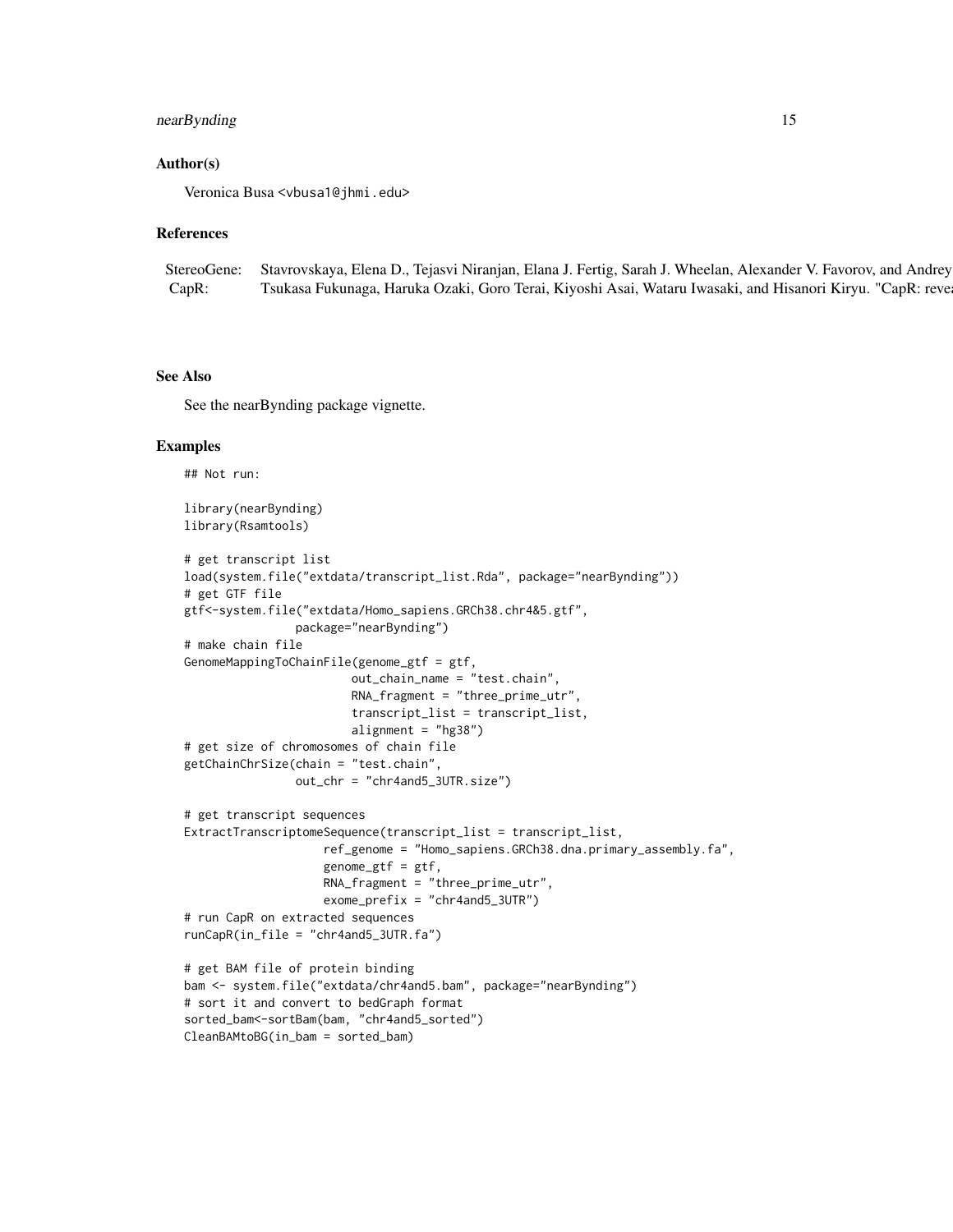```
# lift over protein binding and RNA structure to chain
liftOverToExomicBG(input = "chr4and5_sorted.bedGraph",
                    chain = "test.chain",
                    chrom_size = "chr4and5_3UTR.size",
                    output_bg = "chr4and5_liftOver.bedGraph")
processCapRout(CapR_outfile = "chr4and5_3UTR.out",
                chain = "test.chain",
                output_prefix = "chr4and5_3UTR",
                chrom_size = "chr4and5_3UTR.size",
                genome_gtf = gtf,
                RNA_fragment = "three_prime_utr")
# input to StereoGene
runStereogeneOnCapR(protein_file = "chr4and5_liftOver.bedGraph",
                    chrom_size = "chr4and5_3UTR.size",
                    name_config = "chr4and5_3UTR.cfg",
                    input_prefix = "chr4and5_3UTR")
# visualize protein binding context
visualizeCapRStereogene(CapR_prefix = "chr4and5_3UTR",
                        protein_file = "chr4and5_liftOver",
                        heatmap = T,
                        out_file = "all_contexts_heatmap",
                        x_lim = c(-500, 500))
## End(Not run)
```

# Description

Creates context-separated bedGraph files of CapR output for genome and transcriptome alignments.

#### Usage

```
processCapRout(
 CapR_outfile,
  output_prefix,
 chrom_size,
  genome_gtf,
 RNA_fragment,
  chain
```
 $\mathcal{L}$ 

| CapR_outfile | Name of CapR output file. Required                                        |
|--------------|---------------------------------------------------------------------------|
|              | output_prefix Prefix string to be appended to all output files. Required. |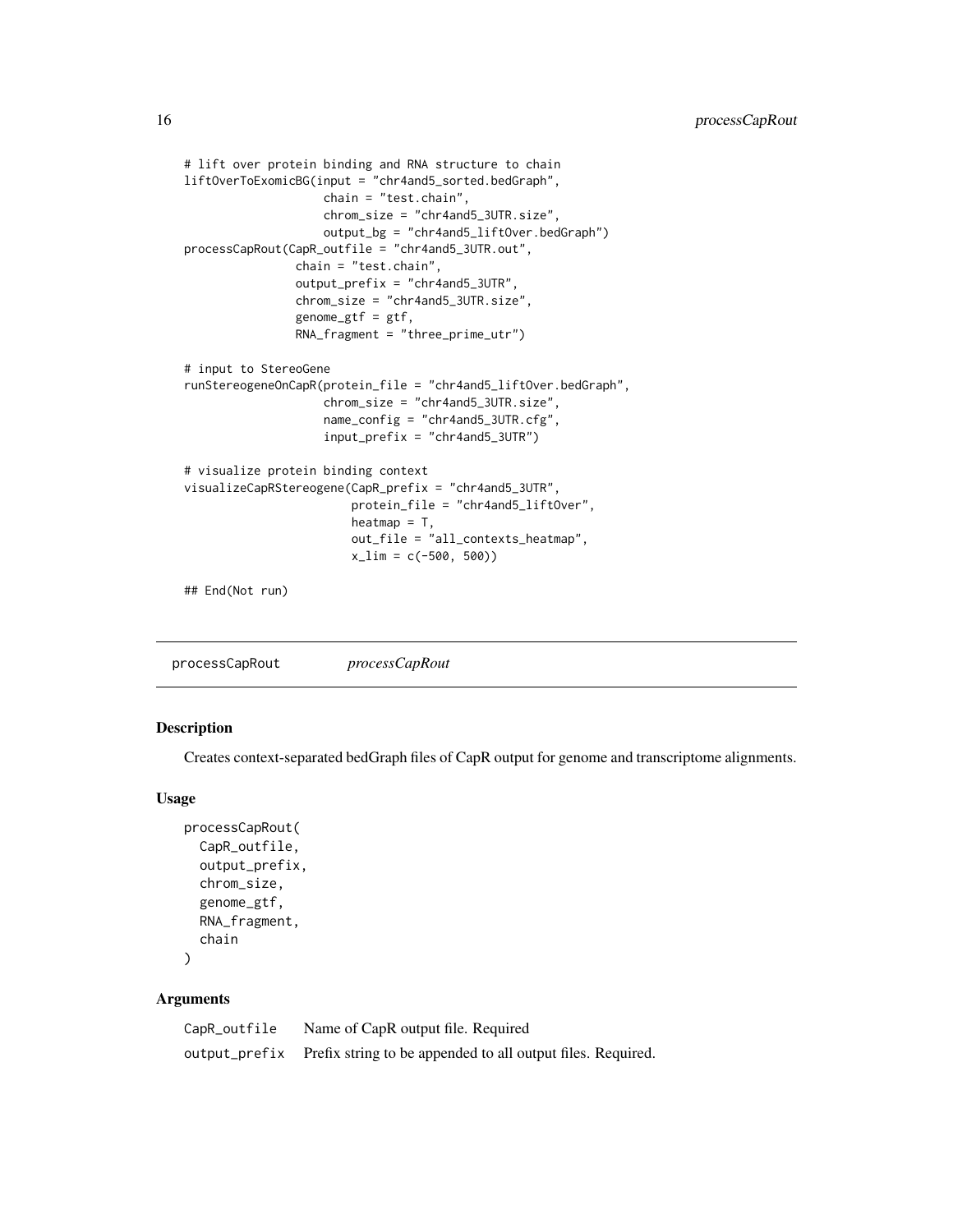#### <span id="page-16-0"></span> $runCapR$  17

| chrom_size   | Name of chromosome size file. File must be in two-column format without a<br>header where first column is chromosome name and second column is chromo-<br>some length, as from getChainChrSize. Required. |
|--------------|-----------------------------------------------------------------------------------------------------------------------------------------------------------------------------------------------------------|
| genome_gtf   | The name of the GTF/GFF file that contains all exome annotations. Required                                                                                                                                |
| RNA_fragment | RNA component of interest. Options depend on the gtf file but often include<br>"gene", "transcript", "exon", "CDS", "five_prime_utr", and/or "three_prime_utr".<br>Default "exon" for the whole exome.    |
| chain        | The name of the chain file to be used. Format should be like chain files derived<br>from GRangesMappingToChainFile. Required                                                                              |

## Value

writes bedGraph files of structure signal for each of the six CapR contexts 1) mapped to the genome and 2) lifted-over to the transcriptome

# Examples

```
## make chain file
load(system.file("extdata/transcript_list.Rda", package="nearBynding"))
gtf<-system.file("extdata/Homo_sapiens.GRCh38.chr4&5.gtf",
                package="nearBynding")
GenomeMappingToChainFile(genome_gtf = gtf,
                        out_chain_name = "test.chain",
                        RNA_fragment = "three_prime_utr",
                        transcript_list = transcript_list,
                        alignment = "hg38")
## get chromosome size file
getChainChrSize(chain = "test.chain",
              out_chr = "chr4and5_3UTR.size")
processCapRout(CapR_outfile = system.file("extdata/chr4and5_3UTR.out",
                                         package="nearBynding"),
             chain = "test.chain",
              output_prefix = "chr4and5_3UTR",
              chrom_size = "chr4and5_3UTR.size",
              genome_gtf = gf,RNA_fragment = "three_prime_utr")
```
runCapR *runCapR*

# Description

Runs CapR

#### Usage

```
runCapR(in_file, out_file = NA, max_dist = 100)
```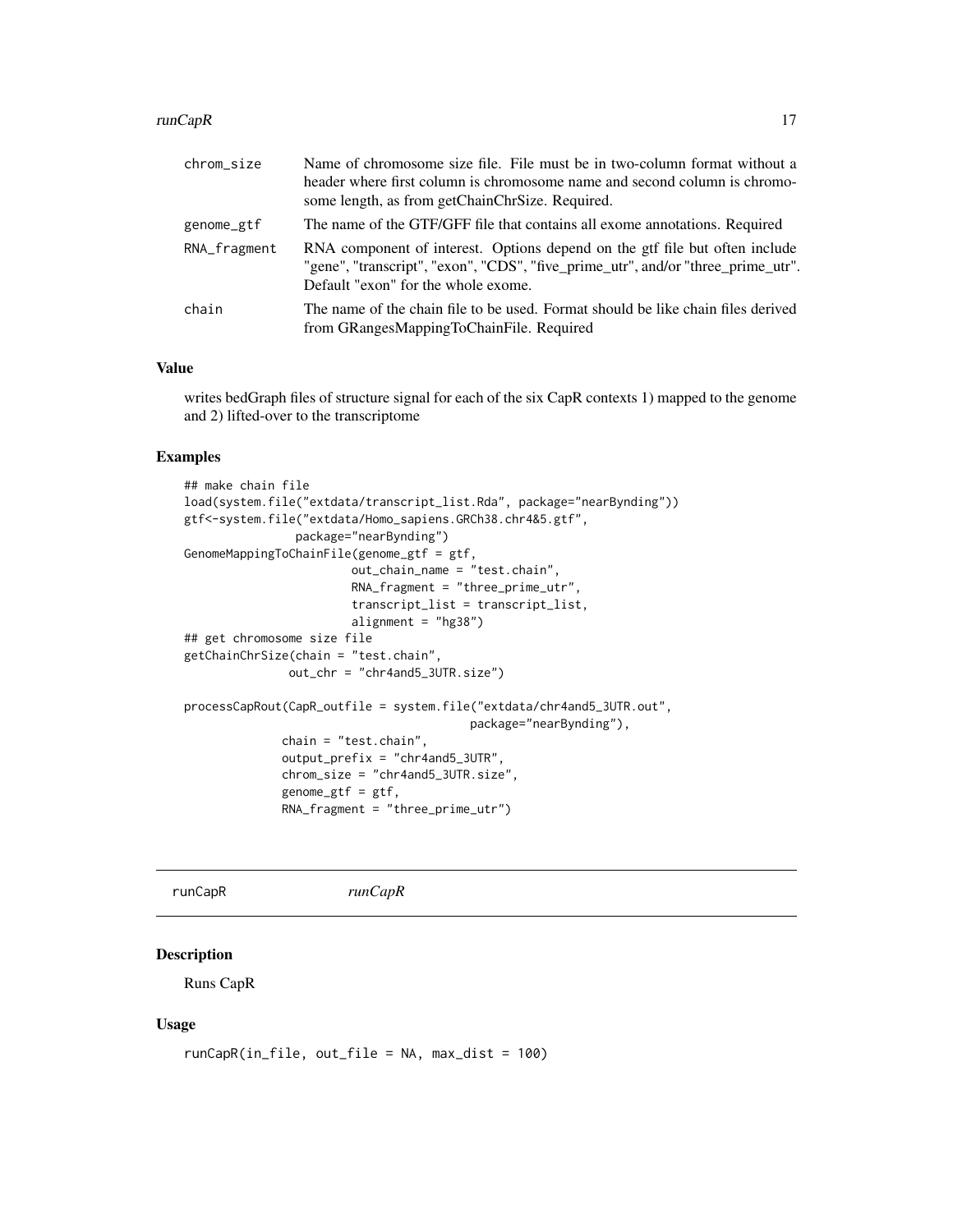# <span id="page-17-0"></span>Arguments

| in_file  | An .fa file like from ExtractTranscriptomeSequence that is a list of fasta se-<br>quences to be folded. Required                                                                                                             |
|----------|------------------------------------------------------------------------------------------------------------------------------------------------------------------------------------------------------------------------------|
| out_file | Name of the CapR output file of nucleotide folding probabilities. Default is<br>in_file prefix.out                                                                                                                           |
| max_dist | Integer of maximum distance between folded nucleotides in sequences. Recommeded<br>between 50 and 100, with higher values yielding potentially more accurate re-<br>sults but dramatically increasing run time. Default 100. |

#### Value

generates CapR outfile

# Examples

```
## make dummy file
write_fasta(paste0(sample(c("A", "T", "G", "C"), 50, replace = TRUE),
                 collapse = ""),
           "test",
           "test.fa")
## run CapR
runCapR("test.fa")
```
runStereogene *runStereogene*

# Description

Writes a StereoGene script in the working directory

#### Usage

```
runStereogene(track_files,
       name_config,
       pcorProfile = NULL,
       confounder = NULL,
       nShuffle = 1000,get_error = FALSE)
```

| track_files | Vector of at least two track or interval file names to be pairwise-correlated by<br>StereoGene. Required.                               |
|-------------|-----------------------------------------------------------------------------------------------------------------------------------------|
| name_config | Name of corresponding configuration file; a string. Required                                                                            |
| pcorProfile | Name of track file name for partial correlation; a string. More information for<br>this can be found in the StereoGene README. Optional |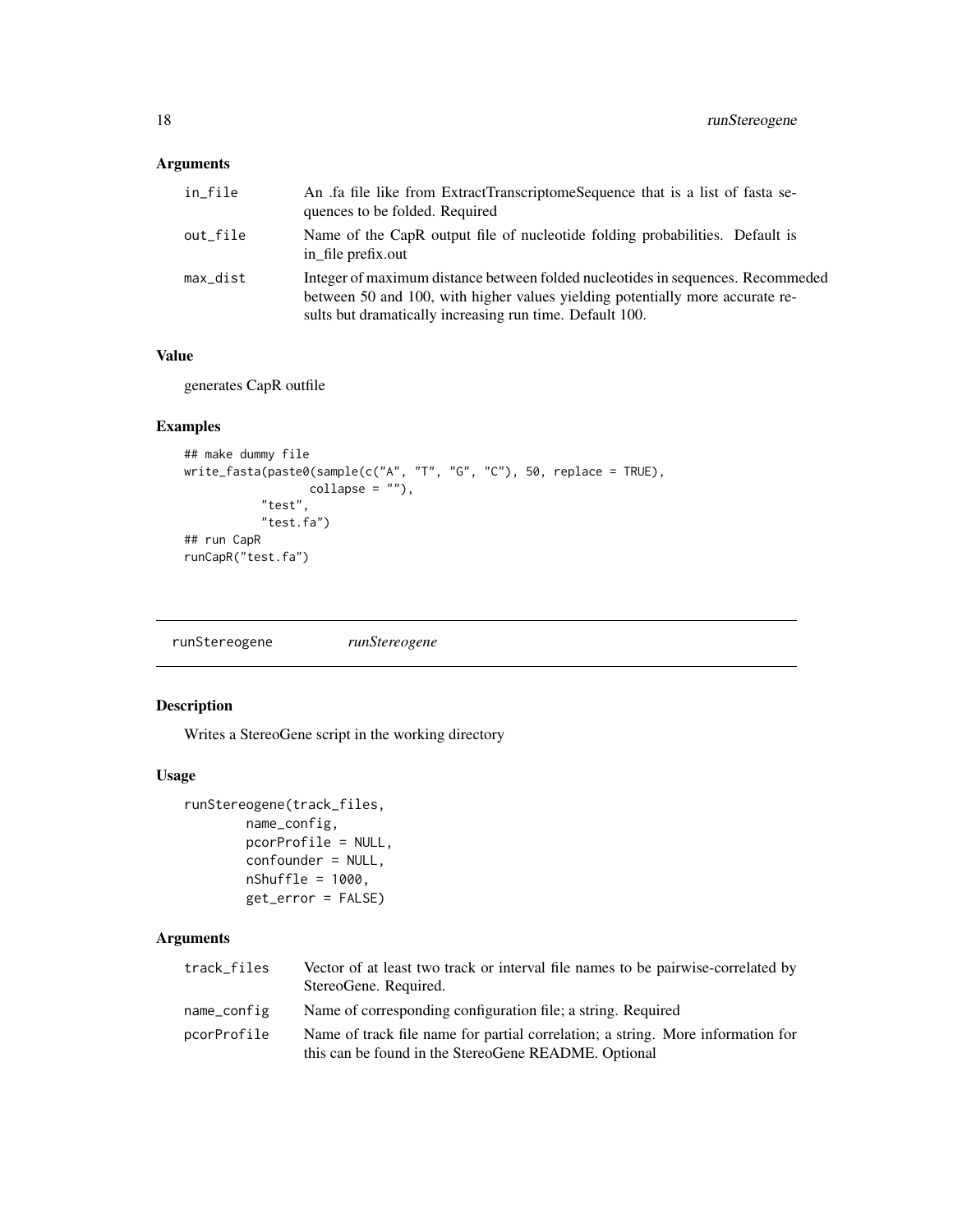<span id="page-18-0"></span>

| confounder | Confounder file name; a string. More information for this can be found in the<br>StereoGene README. Optional                           |
|------------|----------------------------------------------------------------------------------------------------------------------------------------|
| nShuffle   | Permutations used to estimate error. Default 5000.                                                                                     |
| get_error  | Whether to calculate the standard error of background permutations from nShuf-<br>fle. FALSE will save calculation time. Default FALSE |

generates StereoGene output files in directory

#### Examples

```
runStereogene(track_files = c("chr4and5_3UTR_stem_liftOver.bedGraph",
                             "chr4and5_liftOver.bedGraph"),
            name_config = "chr4and5_3UTR.cfg")
```
runStereogeneOnCapR *runStereogeneOnCapR*

#### Description

Writes a configuration file and Stereogene script and runs Stereogene for all CapR tracks

# Usage

```
runStereogeneOnCapR(
 dir\_CapR_bg = "."input_prefix,
 protein_file,
 output_prefix = input_prefix,
 name\_config = "config.cfg",chrom_size,
 nShuffle = 100,get_error = FALSE,
  ...
)
```

| dir_CapR_bg   | Directory of lifted-over CapR bedGraph files. Default current directory                               |
|---------------|-------------------------------------------------------------------------------------------------------|
| input_prefix  | Prefix string appended to input files; same as input_prefix argument in process-<br>CapRout. Required |
| protein_file  | Name of protein file in bedGraph format. Required                                                     |
| output_prefix | Prefix string to be appended to all output files. Default to be same as input prefix                  |
| name_config   | Name of output config file. Default config.cfg                                                        |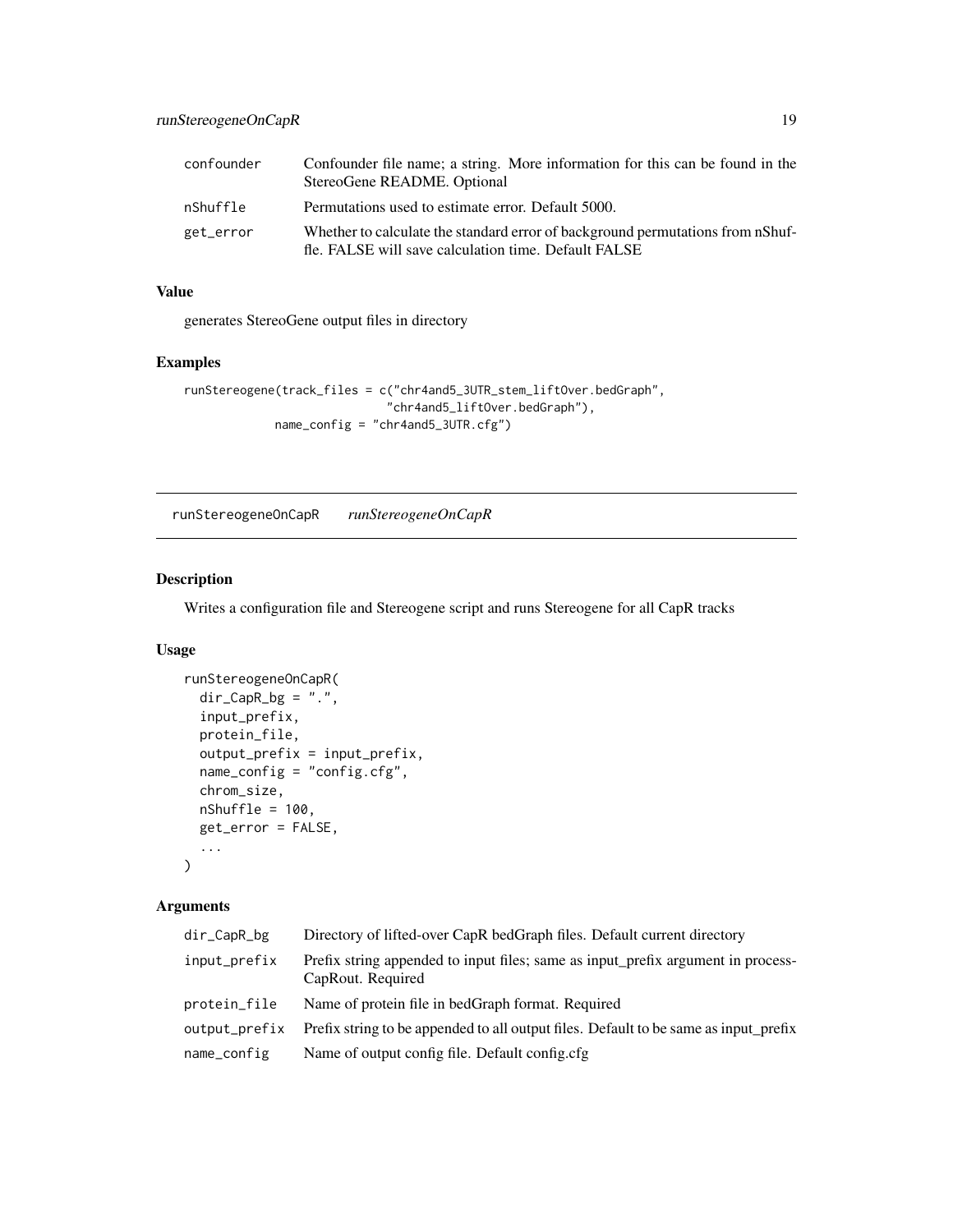<span id="page-19-0"></span>

| chrom size | Name of chromosome size file. File must be in two-column format without a                                                              |
|------------|----------------------------------------------------------------------------------------------------------------------------------------|
|            | header where first column is chromosome name and second column is chromo-                                                              |
|            | some length, as from getChainChrSize. Required                                                                                         |
| $\ddotsc$  | includes all other parameters acceptable to write_config and write_stereogene                                                          |
| nShuffle   | Permutations used to estimate error. Default 100.                                                                                      |
| get_error  | Whether to calculate the standard error of background permutations from nShuf-<br>fle. FALSE will save calculation time. Default FALSE |

generates StereoGene output files, including \*.dist files

#### Examples

```
runStereogeneOnCapR(protein_file = "chr4and5_liftOver.bedGraph",
                   chrom_size = "chr4and5_3UTR.size",
                   name_config = "chr4and5_3UTR.cfg",
                   input_prefix = "chr4and5_3UTR")
```
symmetryCapR *symmetryCapR*

# Description

Calculate the symmetry of a binding context.

# Usage

```
symmetryCapR(
 dir_stereogene_output = ".",
 CapR_prefix = ",
 protein_file,
 protein_file_input = NULL,
 context = "all",range = c(-200, 200))
```
# Arguments

dir\_stereogene\_output

|              | Directory of Stereogene output for first protein. Default current directory.                                                                                                                                                                      |
|--------------|---------------------------------------------------------------------------------------------------------------------------------------------------------------------------------------------------------------------------------------------------|
| CapR_prefix  | The prefix common to CapR output files of protein file, if applicable. Equiva-<br>lent to output prefix from runStereogeneOnCapR. Default ""                                                                                                      |
| protein_file | A vector of strings with at least one protein file name to be averaged for calcula-<br>tion of distance. File names must exclude extensions such as ".bedGraph". All<br>files in the list should be experimental/biological replicates. Required. |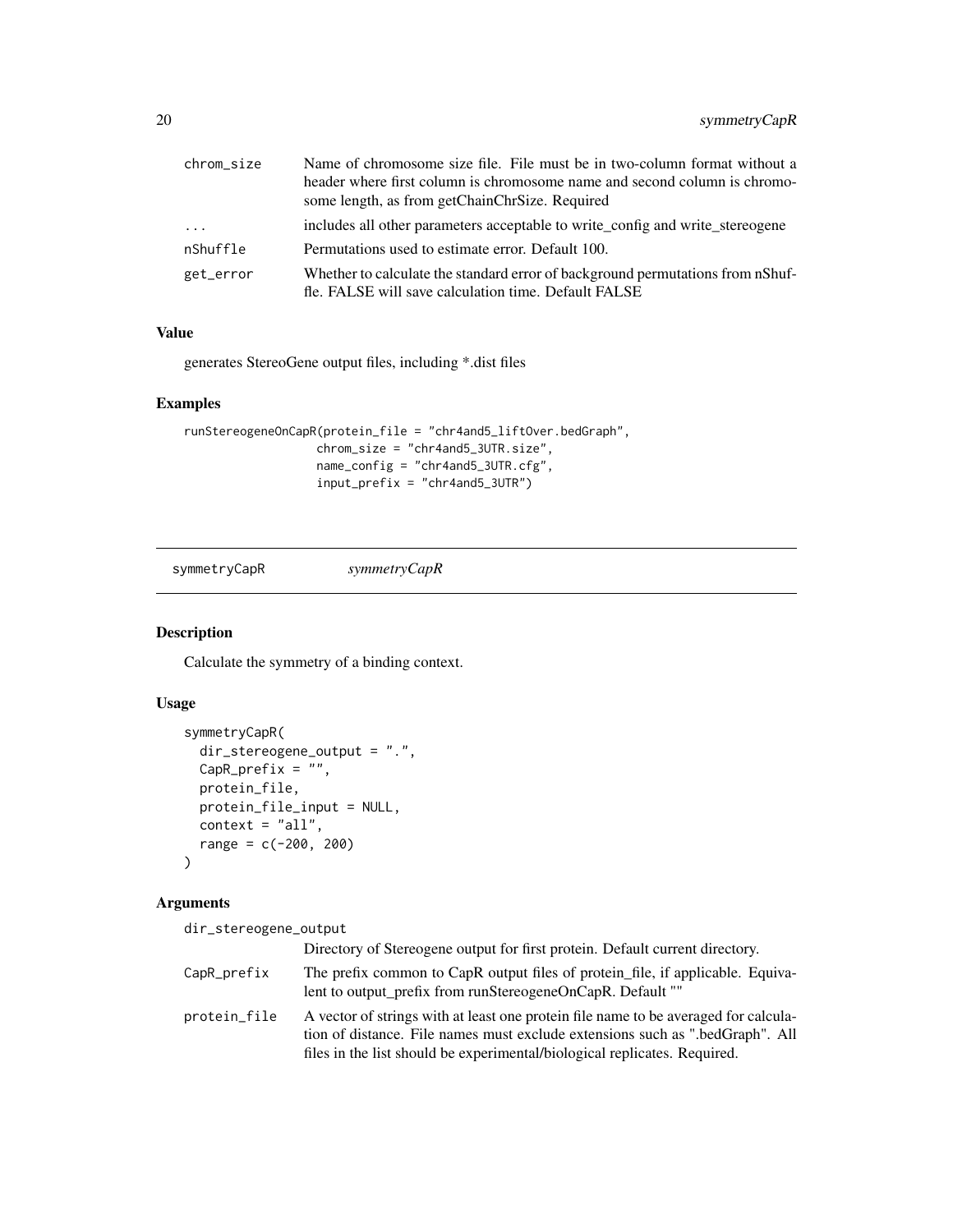<span id="page-20-0"></span>

| protein_file_input |                                                                                                                                                                                                                                                                                                                                                 |
|--------------------|-------------------------------------------------------------------------------------------------------------------------------------------------------------------------------------------------------------------------------------------------------------------------------------------------------------------------------------------------|
|                    | A protein file name of background input to be subtracted from protein file sig-<br>nal. File name must exclude extension. Only one input file is permitted. Op-<br>tional.                                                                                                                                                                      |
| context            | The RNA structure context being interrogated. Acceptable contexts include<br>"all", which sums the distance of all six contexts, or any of the contexts indi-<br>vidually ("bulge", "hairpin", "stem", "exterior", "multibranch", or "internal").<br>Default "all"                                                                              |
| range              | A vector of two integers denoting the range upstream and downstream of the<br>center of protein binding to consider in the comparison. Ranges that are too<br>small miss the holistic binding context, while large ranges amplify distal noise<br>in the binding data. Cannot exceed wSize/2 from write_config. Default c(-200,<br><b>200</b> ) |

Wasserstein distance between the two halves of the binding context, with lower values suggesting greater symmetry.

#### Examples

```
## load example StereoGene output
get_outfiles()
```

```
## This boring example compares a protein's binding with itself for all
## contexts, therefore the distance is 0
symmetryCapR(CapR_prefix = "chr4and5_3UTR",
               protein_file = "chr4and5_liftOver")
```
symmetryContext *symmetryContext*

# Description

Calculate the symmetry of a binding context.

#### Usage

```
symmetryContext(
 dir_stereogene_output = ".",
 context_file,
 protein_file,
 protein_file_input = NULL,
  range = c(-200, 200)\mathcal{E}
```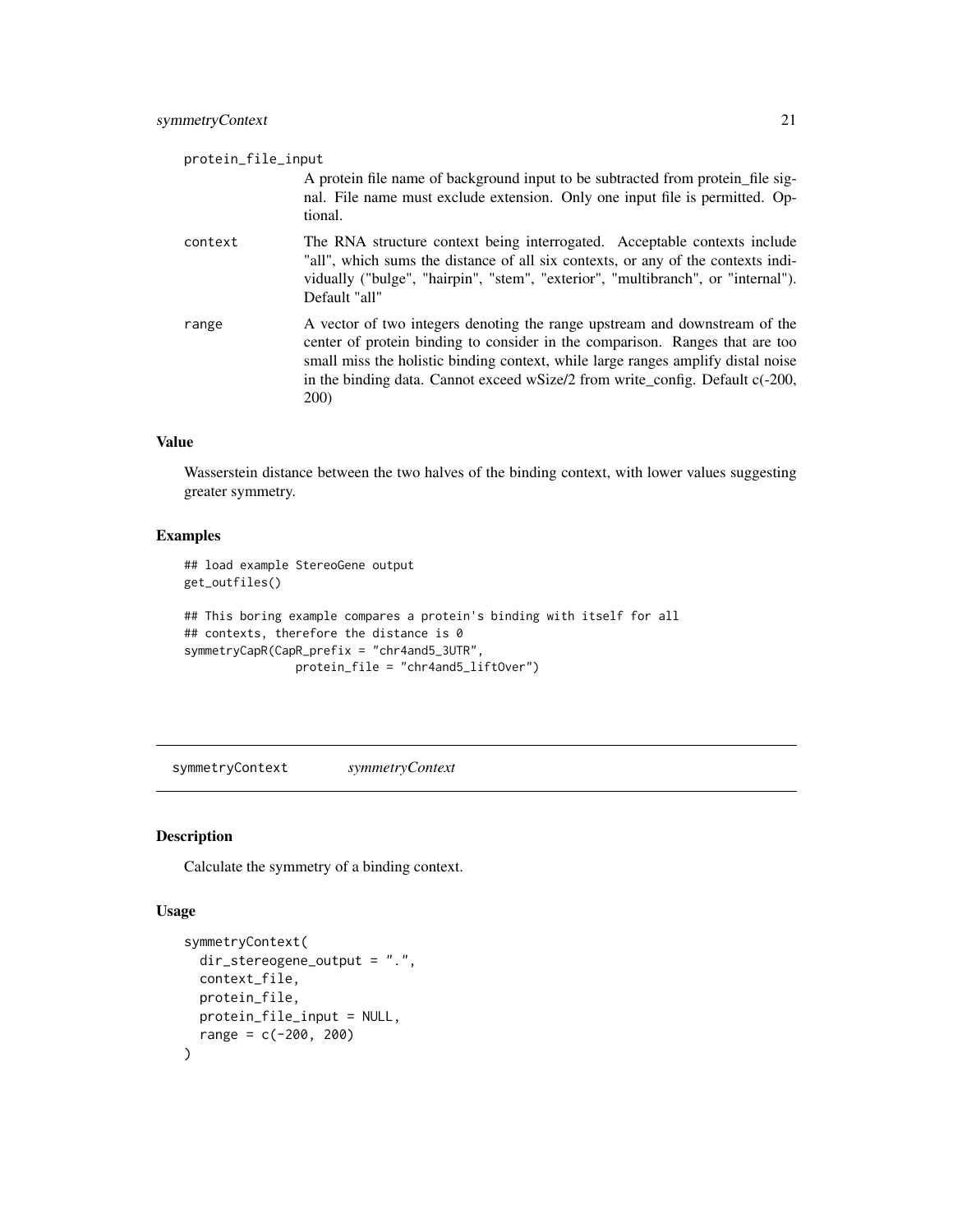# <span id="page-21-0"></span>Arguments

| dir_stereogene_output |                                                                                                                                                                                                                                                                                                                                                 |
|-----------------------|-------------------------------------------------------------------------------------------------------------------------------------------------------------------------------------------------------------------------------------------------------------------------------------------------------------------------------------------------|
|                       | Directory of Stereogene output for protein. Default current directory.                                                                                                                                                                                                                                                                          |
| context_file          | Name of the RNA context file input to Stereogene. File names must exclude<br>extensions such as ".bedGraph". Requred                                                                                                                                                                                                                            |
| protein_file          | A vector of at least one protein file name to be averaged for calculation of dis-<br>tance. File names must exclude extensions such as ".bedGraph". All files in the<br>list should be experimental/biological replicates. Required.                                                                                                            |
| protein_file_input    |                                                                                                                                                                                                                                                                                                                                                 |
|                       | A protein file name of background input to be subtracted from protein file sig-<br>nal. File name must exclude extension. Only one input file is permitted. Op-<br>tional.                                                                                                                                                                      |
| range                 | A vector of two integers denoting the range upstream and downstream of the<br>center of protein binding to consider in the comparison. Ranges that are too<br>small miss the holistic binding context, while large ranges amplify distal noise<br>in the binding data. Cannot exceed wSize/2 from write_config. Default c(-200,<br><b>200</b> ) |

#### Value

Wasserstein distance between the two halves of the binding context, with lower values suggesting greater symmetry.

# Examples

```
## load example StereoGene output
get_outfiles()
## This boring example compares a protein's binding with itself for all
## contexts, therefore the distance is 0
symmetryContext(context_file = "chr4and5_3UTR_stem_liftOver",
                      protein_file = "chr4and5_liftOver")
```
visualizeCapRStereogene

*visualizeCapRStereogene*

# Description

Creates a visual output of all CapR RNA structure contexts relative to protein binding.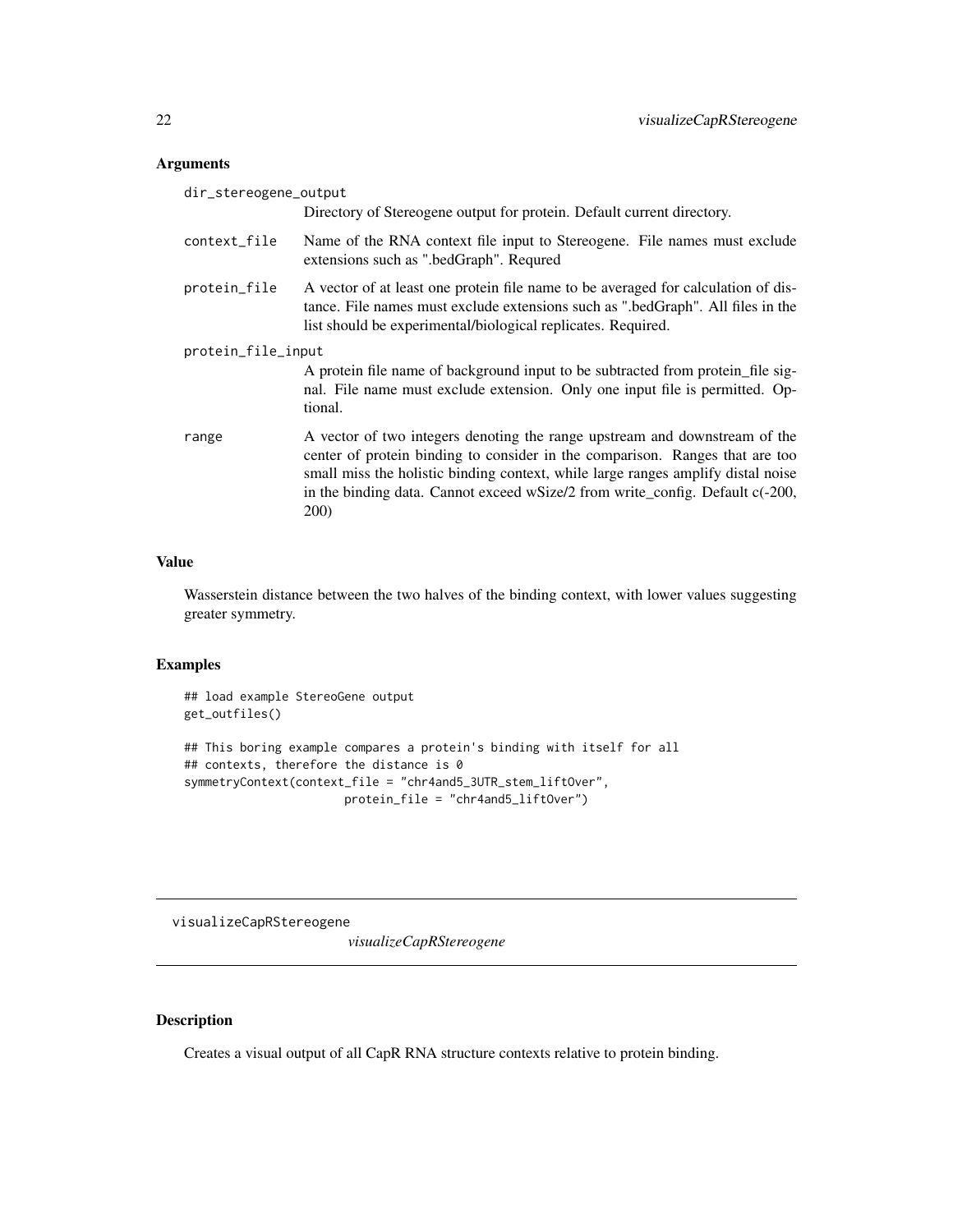visualizeCapRStereogene 23

# Usage

```
visualizeCapRStereogene(
  dir_stereogene_output = ".",
  CapR_prefix,
  protein_file,
  protein_file_input = NULL,
  x_l = c(-100, 100),
  y<sup>-</sup>lim = NULL,
  error = 1,nShuffle = 100,
  out_file = "out_file",
  legend = TRUE,heatmap = FALSE
)
```
# Arguments

| dir_stereogene_output |                                                                                                                                                                                                                             |  |
|-----------------------|-----------------------------------------------------------------------------------------------------------------------------------------------------------------------------------------------------------------------------|--|
|                       | Directory of stereogene output. Default working directory.                                                                                                                                                                  |  |
| CapR_prefix           | The prefix string common to CapR output files of protein_file. Required.                                                                                                                                                    |  |
| protein_file          | A vector of at least one protein file name to be averaged for visualization. File<br>names must exclude extensions such as ".bedGraph". All files in the list should<br>be experimental or biological replicates. Required. |  |
| protein_file_input    |                                                                                                                                                                                                                             |  |
|                       | A protein file name of background input to be subtracted from protein_file sig-<br>nal. File name must exclude extension. Only one input file is permitted. Op-<br>tional.                                                  |  |
| x_lim                 | A vector of two integers denoting the lower and upper x axis limits. Cannot<br>exceed wSize/2 from write_config. Default (-100, 100)                                                                                        |  |
| y_lim                 | A vector of two numbers denoting the lower and upper y axis limits. Optional                                                                                                                                                |  |
| error                 | A numeric value that determines the number of standard deviations to show in<br>the error bar. Default 1                                                                                                                    |  |
| nShuffle              | Relevant if multiple protein files are input and background error has been cal-<br>culated. It is the number of iterations used to derive background signal error.<br>Should be same for all protein files. Default 100.    |  |
| out_file              | Name of output file, excluding extension. ".pdf" or ".jpeg" will be added as<br>relevant to the output file name. Default "out_file"                                                                                        |  |
| legend                | Whether a legend should be included with the output graph. Default TRUE                                                                                                                                                     |  |
| heatmap               | Whether the output graph should be in the form of a heatmap (TRUE) or of a<br>line graph (FALSE). Default FALSE                                                                                                             |  |

#### Value

heatmap (JPEG) or line graph (PDF) image file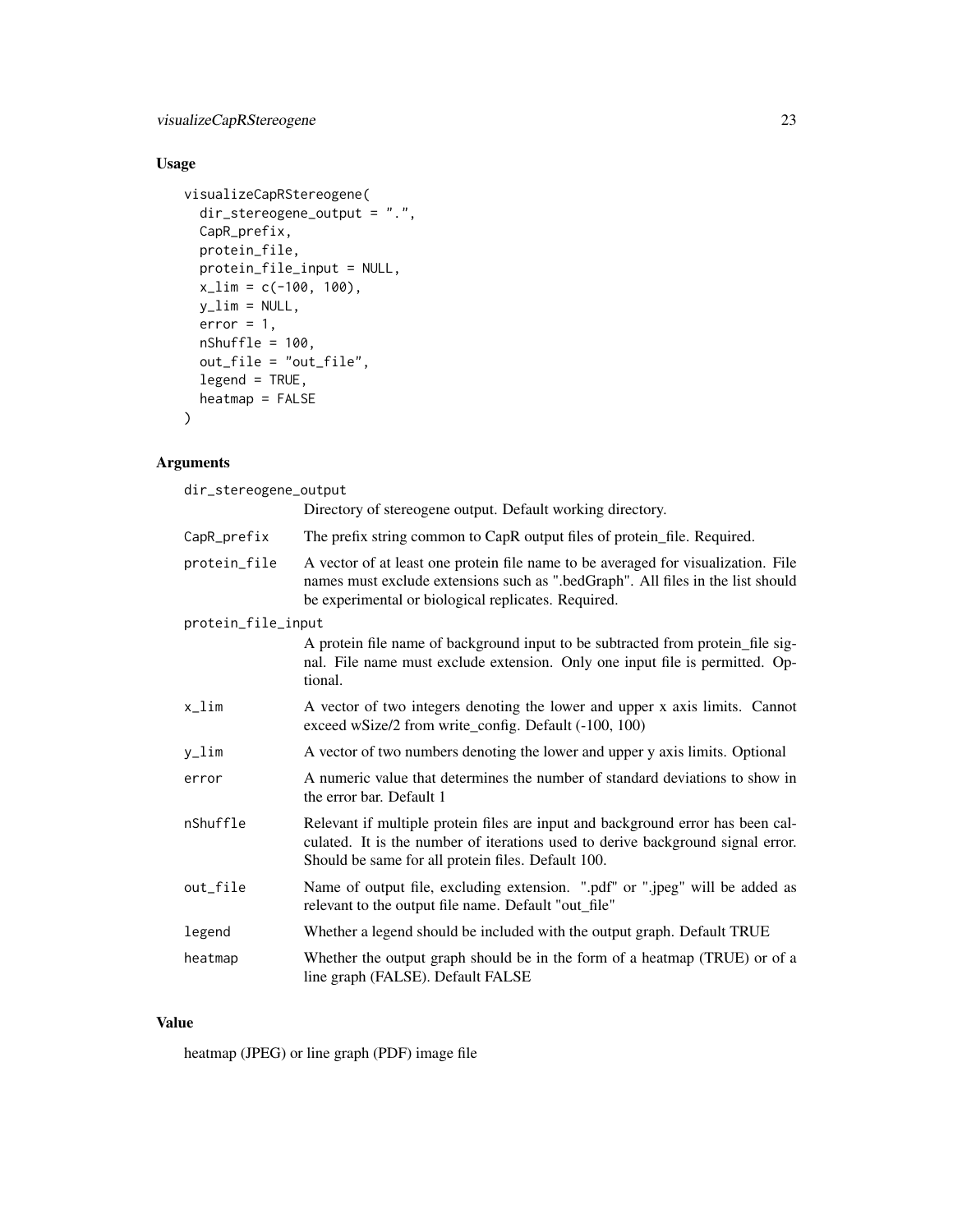#### Examples

```
## pull example files
get_outfiles()
## heatmap
visualizeCapRStereogene(CapR_prefix = "chr4and5_3UTR",
                       protein_file = "chr4and5_liftOver",
                       heatmap = TRUE,out_file = "all_contexts_heatmap",
                       x_{\text{min}} = c(-500, 500)## line graph
visualizeCapRStereogene(CapR_prefix = "chr4and5_3UTR",
                       protein_file = "chr4and5_liftOver",
                       x_l = c(-500, 500),
                       out_file = "all_contexts_line",
                       y_llim = c(-18, 22)
```
visualizeStereogene *visualizeStereogene*

#### Description

Creates a visual output of a single RNA structure context relative to protein binding.

#### Usage

```
visualizeStereogene(
  dir_stereogene_output = ".",
  context_file,
  protein_file,
  protein_file_input = NULL,
  x_{\text{l}}im = c(-100, 100),
  y<sup>-</sup>lim = NULL,
  error = 3,
  nShuffle = 1000,
  out_file = "out_file",
  legend = TRUE,
  heatmap = FALSE
)
```
# Arguments

dir\_stereogene\_output

Directory of stereogene output. Default working directory.

```
context_file A single context file name for visualization with the protein_file(s). File names
                  must exclude extensions such as ".bedGraph". Required.
```
<span id="page-23-0"></span>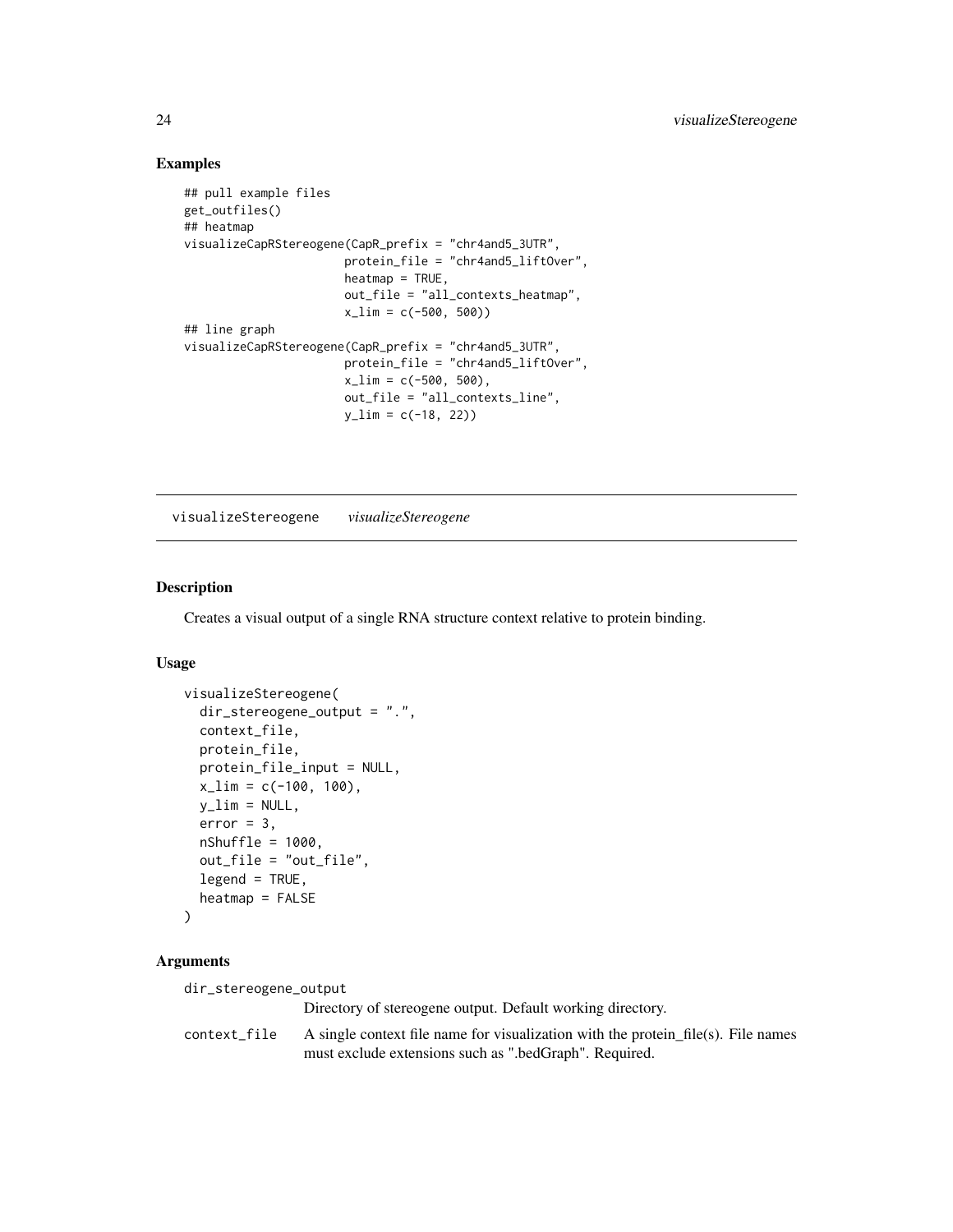| protein_file       | A vector of at least one protein file name to be averaged for visualization. File<br>names must exclude extensions such as ".bedGraph". All files in the list should<br>be experimental or biological replicates. Required. |  |
|--------------------|-----------------------------------------------------------------------------------------------------------------------------------------------------------------------------------------------------------------------------|--|
| protein_file_input |                                                                                                                                                                                                                             |  |
|                    | A protein file name of background input to be subtracted from protein_file sig-<br>nal. File name must exclude extension. Only one input file is permitted. Op-<br>tional.                                                  |  |
| $x_l$ im           | A vector of two integers denoting the lower and upper x axis limits. Cannot<br>exceed wSize/2 from write_config. Default (-100, 100)                                                                                        |  |
| $y_l$ im           | A vector of two numbers denoting the lower and upper y axis limits. Optional.                                                                                                                                               |  |
| error              | A numeric value that determines the number of standard deviations to show in<br>the error bar. Default 3                                                                                                                    |  |
| nShuffle           | Relevant if multiple protein files are input and background error has been cal-<br>culated. It is the number of iterations used to derive background signal error.<br>Should be same for all protein files. Default 1000.   |  |
| out_file           | Name of output file, excluding extension. ".pdf" or ".jpeg" will be added as<br>relevant to the output file name. Default "out_file"                                                                                        |  |
| legend             | Whether a legend should be included with the output graph. Default TRUE.                                                                                                                                                    |  |
| heatmap            | Whether the output graph should be in the form of a heatmap (TRUE) or of a<br>line graph (FALSE). Default FALSE                                                                                                             |  |

heatmap (JPEG) or line graph (PDF) image file

# Examples

```
## pull example files
get_outfiles()
## heatmap
visualizeStereogene(context_file = "chr4and5_3UTR_stem_liftOver",
                  protein_file = "chr4and5_liftOver",
                  out_file = "stem_heatmap",
                  x_lim = c(-500, 500))
## line graph
visualizeStereogene(context_file = "chr4and5_3UTR_stem_liftOver",
                  protein_file = "chr4and5_liftOver",
                  heatmap = TRUE,
                  out_file = "stem_line",
                  x_lim = c(-500, 500))
```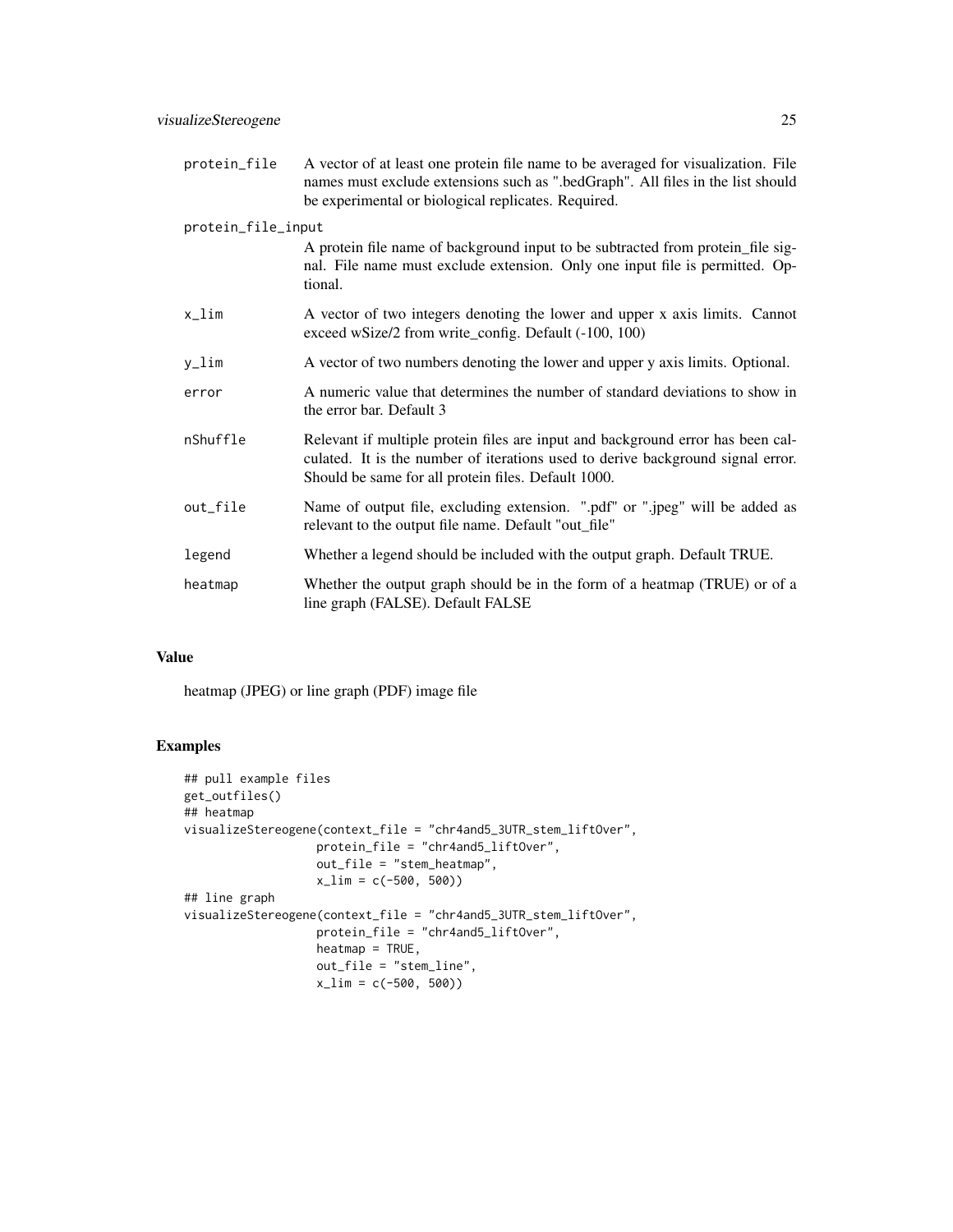<span id="page-25-0"></span>write\_config *write\_config*

# Description

Writes a configuration file for use by Stereogenes in the working directory.

# Usage

```
write_config(
 name_config = "config.cfg",
 chrom_size,
 Rscript = FALSE,
 silent = TRUE,
 na_noise = FALSE,
 bin = 1,
 threshold = 0,
 cross_width = 200,
 wSize = 10000,
 kernel_width = 1000,
  resPath = ".")
```

| name_config  | Name of output config file. Default config.cfg                                                                                                                                                             |
|--------------|------------------------------------------------------------------------------------------------------------------------------------------------------------------------------------------------------------|
| chrom_size   | Name of chromosome size file. File must be in two-column format without a<br>header where first column is chromosome name and second column is chromo-<br>some length, as from getChainChrSize. Required   |
| Rscript      | Write R script for the result presentation. Equivalent to -r argument in Stereo-<br>Gene. Default FALSE                                                                                                    |
| silent       | Provides an output when Stereogene is run. Equivalent to -s or -silent argument<br>in StereoGene. Default TRUE                                                                                             |
| na_noise     | Use NA values as unknown and fill them with noise. Equivalent to -NA argu-<br>ment in StereoGene. Default FALSE                                                                                            |
| bin          | Bin size for input averaging; an integer. Default 1                                                                                                                                                        |
| threshold    | Threshold for input data to remove small values. An integer between 0 and 250.<br>Default 0                                                                                                                |
| cross_width  | Width of cross-correlation plot output in Rscript; an integer. Default 200.                                                                                                                                |
| wSize        | Window size; an integer. If windows are too small, cross correlations will have<br>a lot of noise; if they are too large, there may be too few windows for robust<br>statistical assessment. Default 10000 |
| kernel_width | Kernel span in nucleotides; an integer. Equivalent to KernelSigma invStereo-<br>Gene. Default 1000                                                                                                         |
| resPath      | Folder to store results. Default is current directory.                                                                                                                                                     |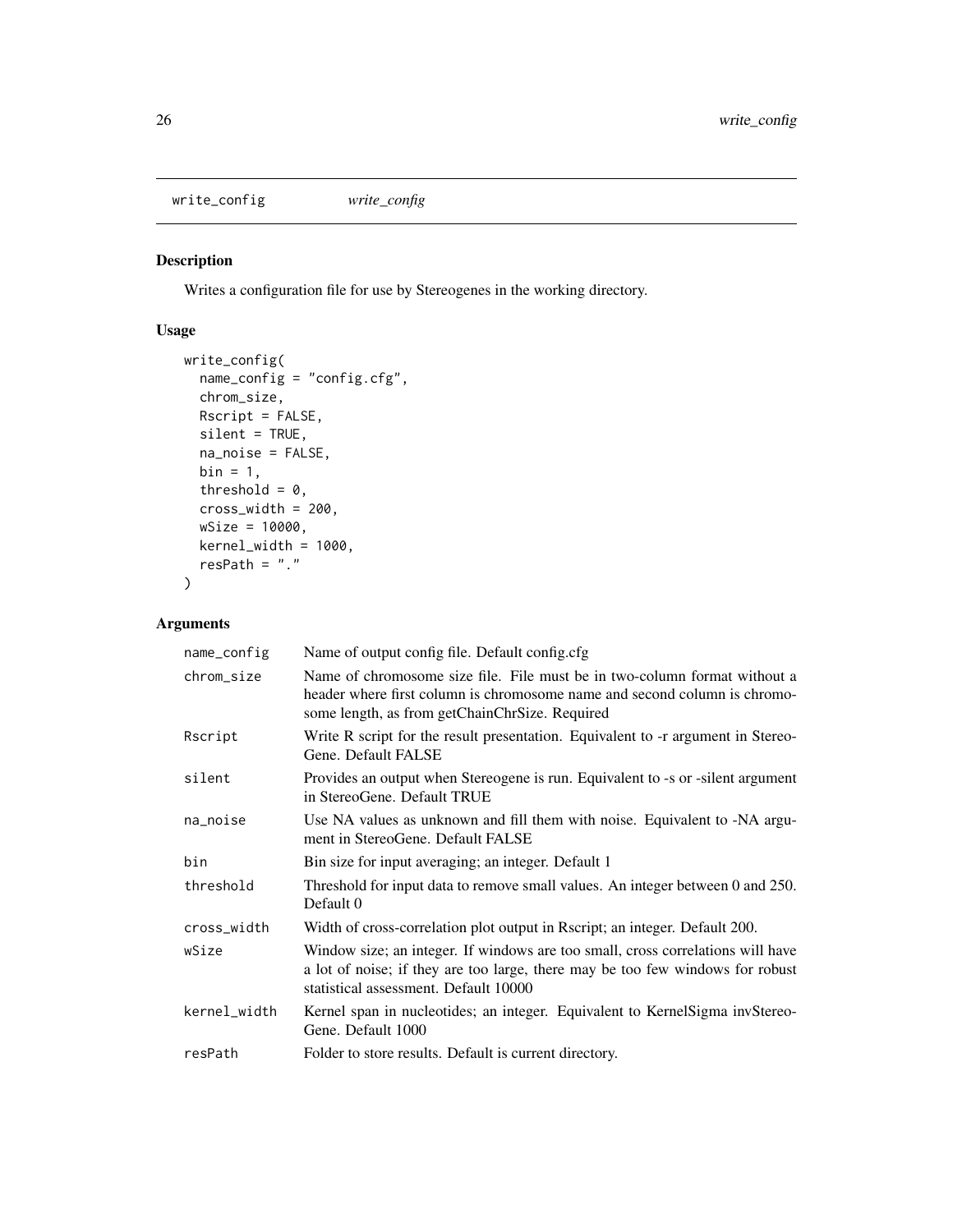# <span id="page-26-0"></span>write\_fasta 27

# Value

writes a configuration file into directory

#### Note

Not all StereoGene parameters are included in this function so refer to the StereoGene manual and modify the output .cfg file manually if additional parameters are desired.

#### Examples

```
## Write a config file named "test.cfg" with chromosome size file "test.size"
write_config(name_config = "test.cfg",
            chrom_size = "test.size")
```
write\_fasta *write\_fasta*

## Description

Writes a FASTA file from a vector of sequences

#### Usage

write\_fasta(sequences, names, file.out)

#### Arguments

| sequences | A vector of sequences                            |
|-----------|--------------------------------------------------|
| names     | A vector of names corresponding to the sequences |
| file.out  | Name of output FASTA file; a string              |

#### Value

writes FASTA file into directory

# Examples

```
sequences<-c(paste0(sample(c("A", "T", "G", "C"), 20, replace = TRUE),
                   collapse = ""),
            paste0(sample(c("A", "T", "G", "C"), 20, replace = TRUE),
                  collapse = ""),
            paste0(sample(c("A", "T", "G", "C"), 20, replace = TRUE),
                   collapse = ""))
write_fasta(sequences,
           c("one", "two", "three"),
           "test.fa")
```